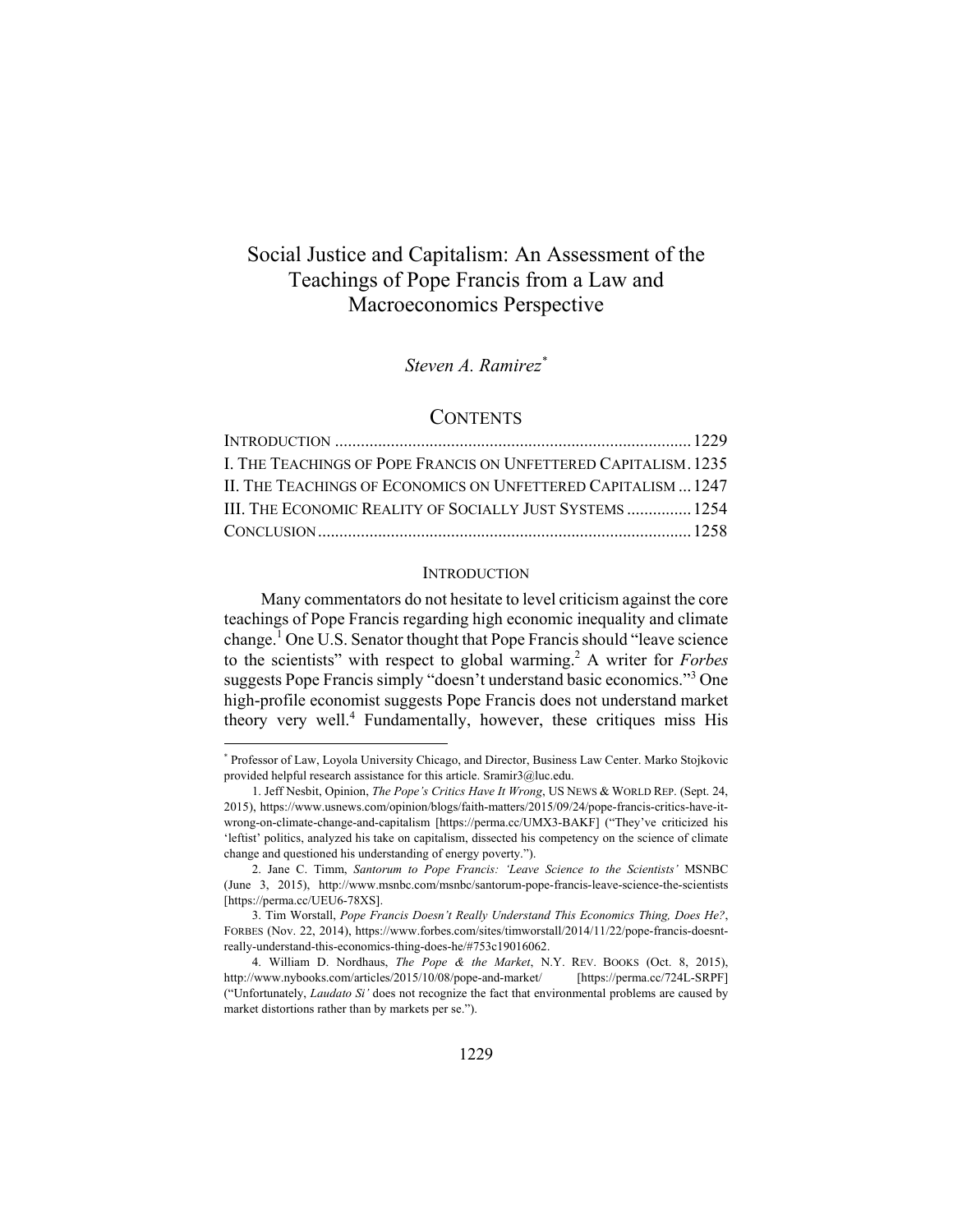Holiness's main point: left to the dynamics currently in place, high economic inequality and climate change threaten the ultimate failure of capitalism and even mass death.<sup>5</sup> As such, these problems cry out for a spiritual and moral voice, and require a multidisciplinary approach to highly complex learning from across the spectrum of knowledge, not just constipated notions of microeconomic theory.6

In order to avert catastrophe, the Pope relies upon longstanding Jesuit notions of social justice as embodied in traditional Catholic teachings, which also coincide with the most macroeconomically and politically robust forms of capitalism.<sup>7</sup> More specifically, longstanding teachings of the Catholic Church regarding social justice yield high levels of inequality-adjusted human development, thereby stabilizing the political foundations of capitalism for maximum sustainability of any capitalistic system.<sup>8</sup> And, perhaps more than any other economic metric,

 <sup>5.</sup> Many economists recognize that the Pope's focus on macroeconomic issues makes sense particularly in the context of the United States today. *E.g.*, Daniel Altman, *Pope Francis Is a Great Economist*, FOREIGN POL'Y (Sept. 15, 2015), http://foreignpolicy.com/2015/09/25/pope-francis-is-agreat-economist-poverty-inequality-productivity/ [https://perma.cc/3JJX-EABN].

 <sup>6.</sup> By its very nature, the link between inequality and environmental degradation, a cornerstone of the teachings of Pope Francis, requires a wide array of disciplines to address and resolve it. *See*  Pope Francis, Address of the Holy Father at Meeting with the Members of the General Assembly of the United Nations Organization (Sept. 25, 2015), http://w2.vatican.va/content/francesco/en/ speeches/2015/september/documents/papa-francesco\_20150925\_onu-visita.html [https://perma.cc/ RPV2-N98F] (Economic and social exclusion is a complete denial of human fraternity and a grave offense against human rights and the environment. The poorest are those who suffer most from such offenses, for three serious reasons: they are cast off by society, forced to live off what is discarded and suffer unjustly from the abuse of the environment. They are part of today's widespread and quietly growing "culture of waste".).

 <sup>7.</sup> A Jesuit priest, Luigi Taperelli, is widely thought to have coined the term "social justice." Thomas C. Behr, *Luigi Taparelli and a Catholic Economics*, 14 J. MARKETS & MORALITY 607, 608 (2011) ("Taparelli coined the term *social justice* to refer to the justice due between associations on the same, or at greater or lesser levels, of the social hierarchy.").

 <sup>8.</sup> As early as 1891, the Catholic Church, through Pope Leo VIII, spoke out against unchecked capitalism and its tendency to lead to excessive concentrations of power and misery at opposite ends of the economic spectrum. *See* Pope Leo XIII, *Encyclical Letter*, Rerum novarum: *Encyclical of Pope Leo XIII on Capital and Labor*, para. 2 (1891) http://w2.vatican.va/content/leo-xiii/en/encyclicals/ documents/hf 1-xiii\_enc\_15051891\_rerum-novarum.pdf [https://perma.cc/8D5X-P39P] [hereinafter Pope Leo XIII, Rerum Novarum] ([S]ome opportune remedy must be found quickly for the misery and wretchedness pressing so unjustly on the majority of the working class. . . . [I]t has come to pass that working men have been surrendered, isolated and helpless, to the hardheartedness of employers and the greed of unchecked competition. The mischief has been increased by rapacious usury, which, although more than once condemned by the Church, is nevertheless, under a different guise, but with like injustice, still practiced by covetous and grasping men. To this must be added that the hiring of labor and the conduct of trade are concentrated in the hands of comparatively few; so that a small number of very rich men have been able to lay upon the teeming masses of the laboring poor a yoke little better than that of slavery itself.). *See also* Gerald S. Twomey, *Pope John Paul II and the "Preferential Option for the Poor"*, 45 J. CATH. LEGAL STUD. 321, 327–28 (2006) ("John Paul proposed that unjust distribution of wealth and engrained, structural injustice require the Church's spirited advocacy for—and in defense of—the rights of the poor.").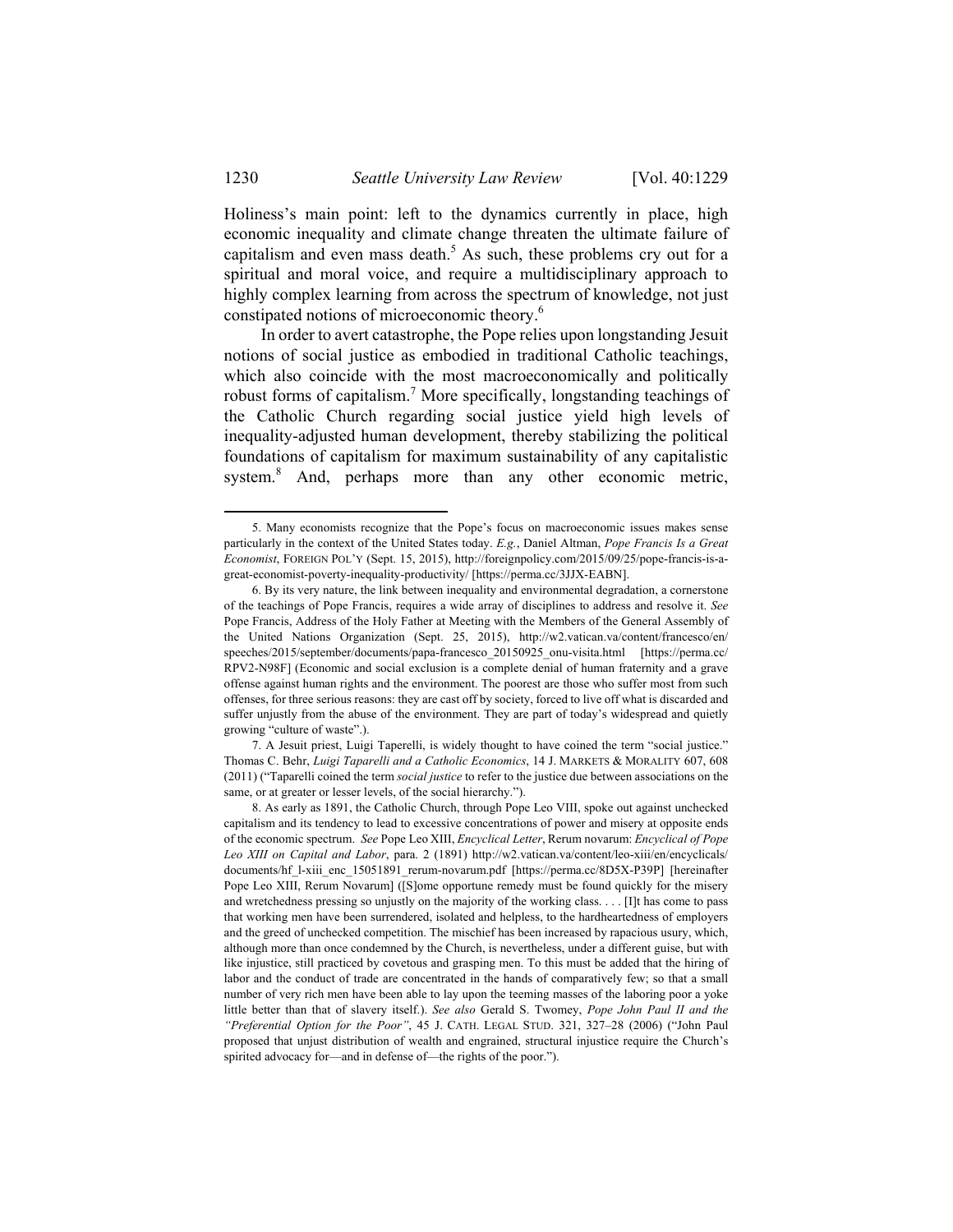inequality-adjusted human development is the most meaningful, for it measures how well the mass of human beings in a given economic system fare in terms of material prosperity, educational attainment, and longevity.<sup>9</sup> Social justice leads to high and environmentally sustainable human development.<sup>10</sup> After all, no amount of macroeconomic growth alone can save humanity if it significantly degrades the biosphere's ability to sustain human life. $11$ 

The recent writings of Pope Francis on social justice and the environment articulate a vision of global capitalism that is fully consistent with the best learning on the ability of capitalism to deliver rising living standards to the mass of humanity, broad-based economic opportunity to maximize human potential, and sustainable economic growth.<sup>12</sup> Too often the Pope's vision suffers unwarranted criticism that somehow his values evince an inherent hostility to capitalism simply because he takes a broadly inclusive view of capitalism and suggests that economic growth also

 <sup>9.</sup> Douglas A. Hicks, *The Inequality-Adjusted Human Development Index: A Constructive Proposal*, 25 WORLD DEV. 1283, 1283, 1293–94 (1997) ("In dimensions of life such as income, education, and health/longevity, inequality is significant for economic and ethical analyses.").

 <sup>10.</sup> The United Nations Human Development Programme defines Inequality-Adjusted Human Development Index (IHDI) through an index designed as follows:

The IHDI combines a country's average achievements in health, education and income with how those achievements are distributed among country's population by "discounting" each dimension's average value according to its level of inequality. Thus, the IHDI is distribution-sensitive average level of HD [human development]. Two countries with different distributions of achievements can have the same average HDI [human development index] value. Under perfect equality the IHDI is equal to the HDI, but falls below the HDI when inequality rises.

*Inequality-Adjusted Human Development Index (IHDI)*, UNITED NATIONS DEV. PROGRAMME, http://hdr.undp.org/en/content/inequality-adjusted-human-development-index-ihdi

<sup>[</sup>https://perma.cc/FZ9K-TVZH]. I posit that law should constrain and channel the exercise of power for the purpose of maximizing a given society's IHDI in order to ensure the health, education, and prosperity of its citizenry as a whole in a sustainable manner. *See* Steven A. Ramirez, *Rodrigo's Abstraction: Capitalism, Inequality, and Reform over Time and Space*, 50 WAKE FOREST L. REV. 187, 187–92 (2015).

 <sup>11.</sup> Chris Hope & Kevin Schaefer, *Economic Impacts of Carbon Dioxide and Methane Released from Thawing Permafrost*, 6 NATURE: CLIMATE CHANGE 56 (2016) (estimating economic damage to the environment from global warming to amount to a net present value of \$43 trillion). Citigroup estimates costs of \$44 trillion "if the scientists are correct." *Energy Darwinism II,* CITIGROUP 8 (2015), https://climateobserver.org/wp-content/uploads/2015/09/Energy-Darwinism-Citi-GPS.pdf

<sup>[</sup>https://perma.cc/TPY3-UBEL]. Another recent study suggests potential productivity losses from global warming that could reduce global GDP by 23%. Marshall Burke et al., *Global Non-Linear Effect of Temperature on Economic Production*, 527 NATURE 235, 235 (2015). The release of methane from thawing permafrost threatens runaway "apocalyptic" global warming, which some scientists argue doubled global temperatures and nearly wipedout life 250 million years ago. Uwe Brand et al., *Methane Hydrate: Killer Cause of Earth's Greatest Mass Extinction*, 25 PALAEOWORLD 496 (2016).

 <sup>12.</sup> This article limits its focus to secular macroeconomic issues and human development concerns. It does not directly address moral or philosophical debates.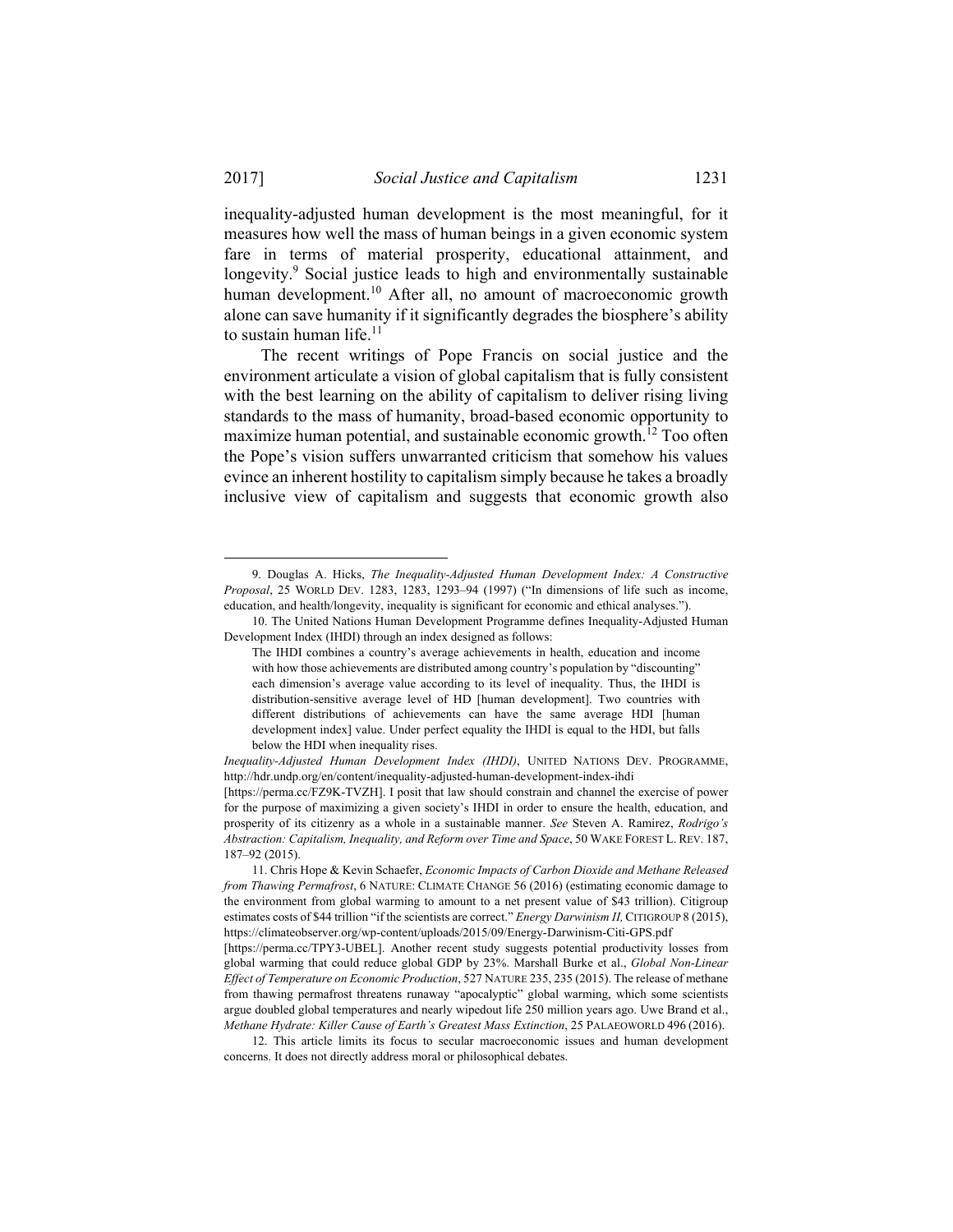achieve environmental sustainability.<sup>13</sup> These views demonstrate no hostility to capitalism *per se* but instead constitute a coherent and politically attainable vision of capitalism that articulates the best long-term ability of capitalism to serve human needs. $14$ 

Empirical studies suggest that in order for capitalism to achieve long-term economic growth, broad empowerment and inclusive economic opportunities must spur innovation, which in turn is the core feature of capitalism that enables long-term growth.<sup>15</sup> Further, insisting upon the internalization of all costs, including environmental costs, into the price of all goods and services assures that those using resources deploy them efficiently and that more environmentally sound products compete on a level playing field.<sup>16</sup> This is a bedrock feature of market theory and lends powerful support to the teachings of Pope Francis on the need to guard

14. For example, in Bolivia, His Holiness stated:

 <sup>13</sup>*. E.g.*, Chris Matthews, *Does Pope Francis Hate Capitalism?*, FORTUNE (Sept. 20, 2015), http://fortune.com/2015/09/20/does-pope-francis-hate-capitalism/ [https://perma.cc/S6TF-BRUL] ("Francis has used unusually colorful language in his exhortations against global poverty and 'unfettered capitalism,' which has rankled Americans of a free-market bent."). *See also* Robert P. Barnidge, Jr., *Against The Catholic Grain: Pope Francis Trumpets Socialism Over Capitalism*, FORBES (Mar. 11, 2016), https://www.forbes.com/sites/realspin/2016/03/11/against-the-catholicgrain-pope-francis-trumpets-socialism-over-capitalism/#42d3ee042d3e ("Phrased as it is, the Pope's call for a 'truly communitarian economy' tempts socialist revolution.").

Time, my brothers and sisters, seems to be running out; we are not yet tearing one another apart, but we are tearing apart our common home. Today, the scientific community realizes what the poor have long told us: harm, perhaps irreversible harm, is being done to the ecosystem. The earth, entire peoples and individual persons are being brutally punished. And behind all this pain, death and destruction there is the stench of what Basil of Caesarea called "the dung of the devil". An unfettered pursuit of money rules. The service of the common good is left behind. Once capital becomes an idol and guides people's decisions, once greed for money presides over the entire socioeconomic system, it ruins society, it condemns and enslaves men and women, it destroys human fraternity, it sets people against one another and, as we clearly see, it even puts at risk our common home.

Pope Francis, Address at Expo Fair at World Meeting of Popular Movements, (July 10, 2015), http://www.news.va/en/news/pope-francis-speech-at-world-meeting-of-popular-mo [https://perma.cc/MX79-V6H9]. While conservatives may find the language distasteful, it simply misconstrues the Pope's words to argue that he evinces any hostility to capitalism rather than rampant materialism.

 <sup>15.</sup> STEVEN A.RAMIREZ, LAWLESS CAPITALISM 17–47 (2013) (explaining the key role of human capital and the generation of ideas plays in sustainable, long-term macroeconomic growth).

<sup>16</sup>*. Do Economists All Favour a Carbon Tax? Most Do, with Good Reason*, ECONOMIST (Sept. 19, 2011), http://www.economist.com/blogs/freeexchange/2011/09/climate-policy [https://perma.cc/ 27H3-7QBP] ("A carbon tax is also the easiest way to capture whatever low-hanging emissionreduction fruit is out there. Right now, consumers are generally indifferent between similarly-priced goods with wildly different carbon profiles. A carbon tax encourages consumers to realise the easy carbon gains available from switching to good low-carbon substitutes."). A carbon tax also encourages energy innovation and therefore economic growth. Joshua Meltzer, *A Carbon Tax as a Driver of Green Technology Innovation and the Implications for International Trade,* 35 ENERGY L.J. 45, 67–68 (2014) ("The United States should introduce a carbon tax. This would be a means to raise revenues to address the fiscal deficit and complement bipartisan efforts to incentivize innovation in the green technology sector in an effort to reduce  $CO<sub>2</sub>$  emissions.").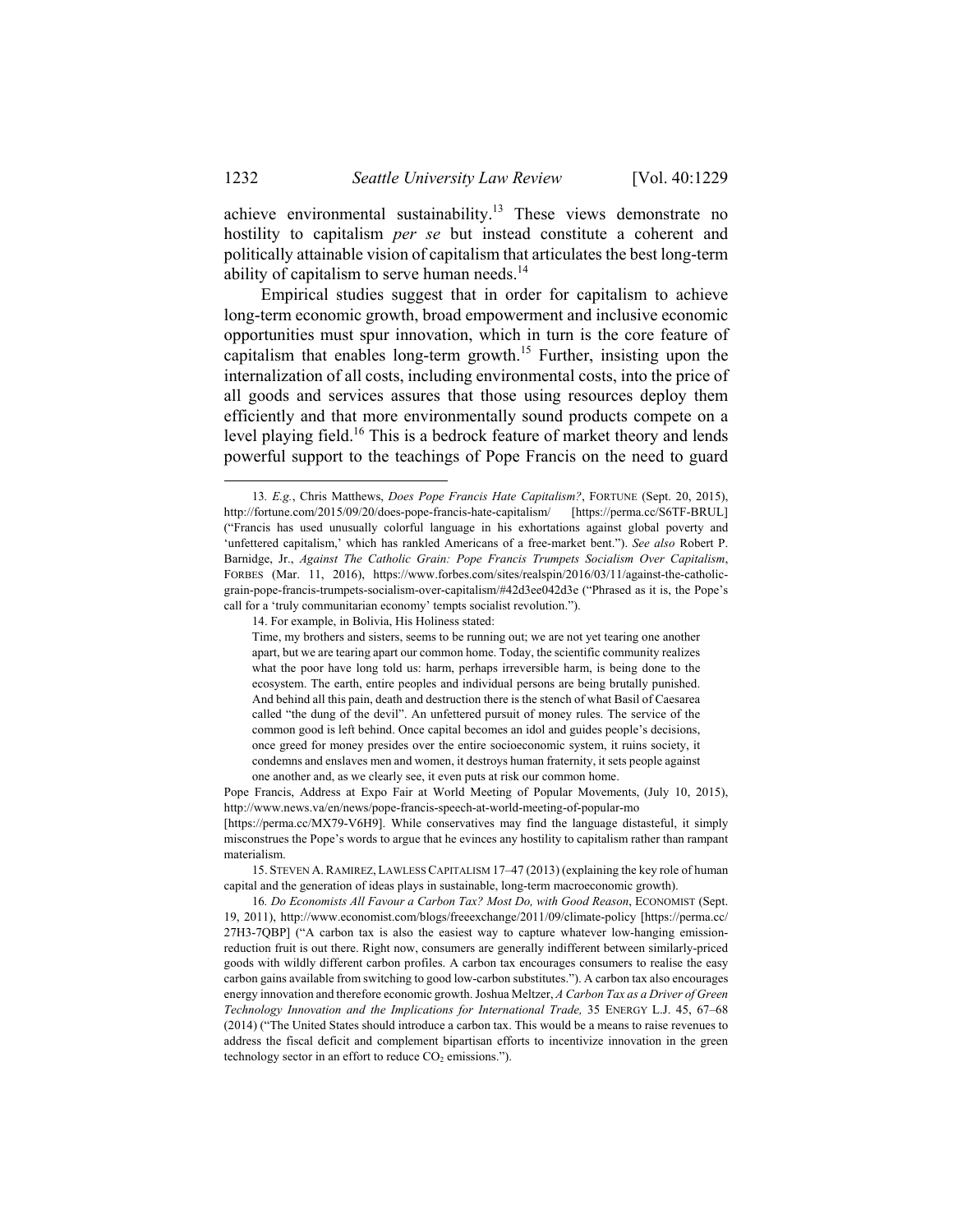against environmental abuse and degradation.<sup>17</sup> Indeed, environmental constraints on growth arguably become greater the less regulation and law operates to internalize costs that producers could otherwise externalize to future generations or vulnerable populations.<sup>18</sup> Without core values of inclusion and sustainability, capitalism risks devolution to an instrument of oppression for the powerful at the expense of long-term social welfare for humanity as a whole.<sup>19</sup> High economic inequality facilitates the use of power for profit at great expense to the common good and the environment.<sup>20</sup> That stark reality undermines the viability of capitalism from a political perspective, suggesting that unfettered capitalism may prove to be the ultimate threat to capitalism, as history amply demonstrates.

The first part of this Article will synthesize the key teachings of Pope Francis from his most important statements on economic structures and social justice and situate these teachings within contemporary economic realities and traditional social justice teachings. Part II of this Article will demonstrate that the Pope's teachings on social justice fundamentally reflect the best learning from economists on how to sustain economic growth. Part III of this Article will show that nations that undertake policies to pursue the fundamental tenets of the Pope's teachings (such as minimizing childhood poverty) also perform the best in achieving high human development outcomes for the mass of their citizens. This Article

<sup>17</sup>*. Id.* At no time has Pope Francis made any statement suggesting a material regression from the Catholic Church's longstanding commitment to private property and freedom of contract. Instead, His Holiness recognizes that such values, according to Catholic social teaching, must be tempered by concern for the common good, a recognition that reasonable governance is needed to attend to unjust distributions of wealth and income, that poverty in particular must be mitigated, and that God's creation must not be abused. *See, e.g.*, Thomas J. Molony, *Charity, Truth, and Corporate Governance*, 56 LOY. L. REV. 825, 829–39 (2010) (successive Popes have "affirmed that private property is a natural right, but . . . emphasize more and more that its use may be limited to the extent required for the common good").

<sup>18</sup>*. E.g.*, INT'L RENEWABLE ENERGY AGENCY, PERSPECTIVES FOR THE ENERGY TRANSITION: INVESTMENT NEEDS FOR A LOW-CARBON ENERGY SYSTEM 12 (2016) (finding that massive investment in low-carbon energy could expand global GDP by \$19 trillion); Zhang Zhixin & Li Yab, *The Impact of Carbon Tax on Economic Growth in China*, 5 ENERGY PROCEDIA 1757, 1760–61 (2011) (finding that carbon tax in China would foster growth in some developed provinces and harm growth in other provinces more dependent on extractive activities, but proceeds from carbon tax could mitigate impact in losing provinces by funding infrastructure and human capital investments).

 <sup>19.</sup> RAMIREZ, *supra* note 15, at 186–95.

 <sup>20.</sup> While the learning with respect to the pernicious impact of inequality on law and beyond is expanding rapidly, Pope Francis leads the way in highlighting that the distribution of losses and gains from global warming mimics the distribution of gains and losses from the Great Financial Crisis. The essential problem involves the use of power by a small number of elites to garner windfall profits at great expense to society generally. *See* RAMIREZ, *supra* note 15, at xiv (stating the financial crisis makes no sense "except for the raw profitability the risk gorging generated (over the short term, at least), and the distribution of the risk-generated profits to the most economically and politically powerful within our society, at the expense of the most disempowered").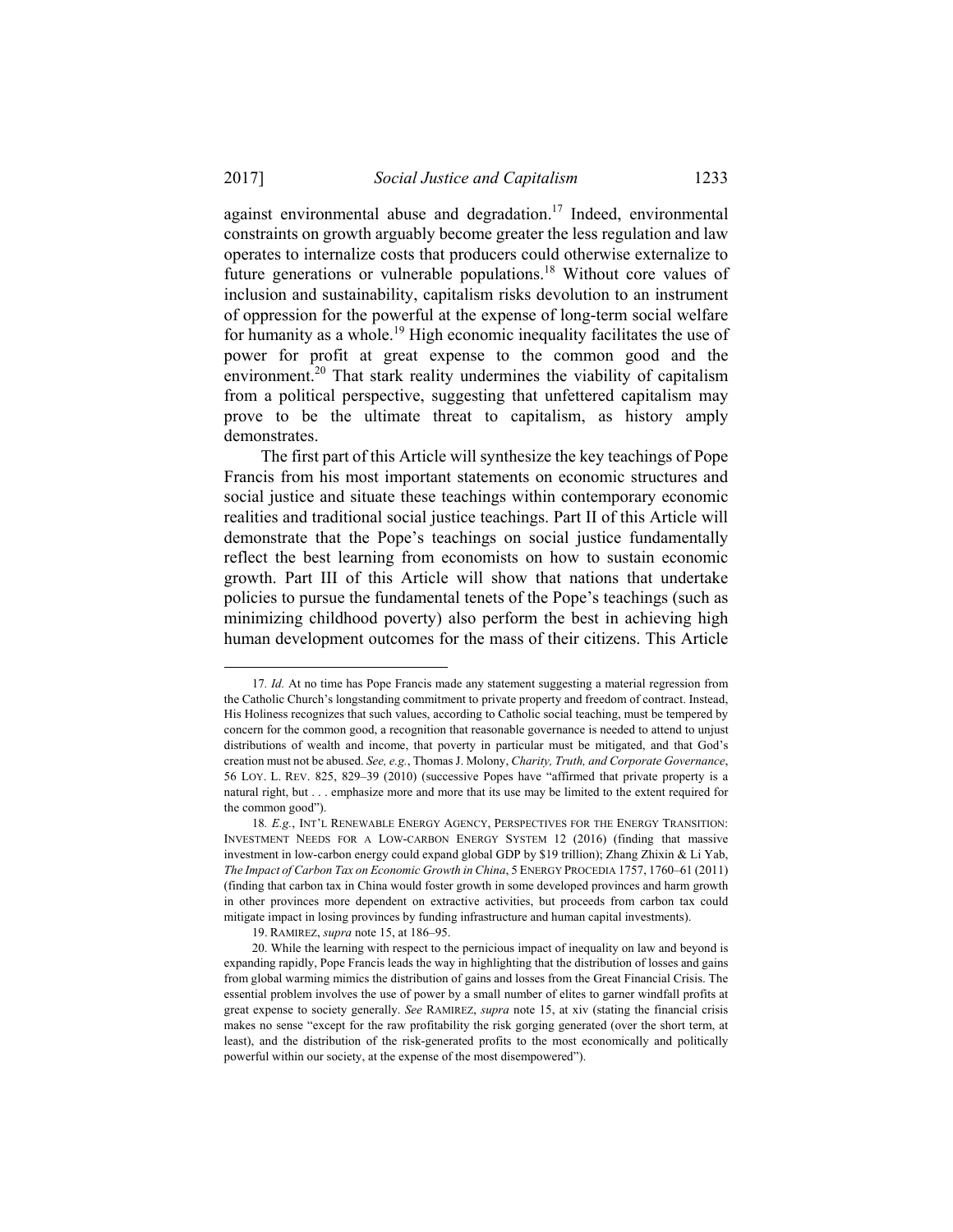will therefore conclude that the recent teachings of Pope Francis (and the Catholic Church) on the topics of social justice and the environment are fully consistent with the most robust systems of capitalism in the world today as well as with traditional economic thinking, going as far back as Adam Smith.<sup>21</sup> Therefore, legal policymakers (including all branches and agencies of the government) should work to impound the core elements of these teachings to the maximum extent possible to create the most robust and sustainable capitalism possible. $^{22}$ 

In sum, the Pope's teachings are economically sound, and this supports the moral and spiritual dimensions of His Holiness's teachings. More specifically, this Article concludes that the moral and spiritual dimensions of the teachings of Pope Francis on the global economy and the environment rest upon a strong foundation of economic science. The Pope may not be an expert in market theory, and may raise troubling questions about the essential amorality of market transactions, but His Holiness applies the best learning available from all disciplines and traditional Church teachings to spotlight issues that urgently require the attention of governing elites and that, thus far, fester as profound threats to human well-being and capitalism itself. Simply stated, the Pope is acting as an influential, global, and farsighted spiritual leader.

 <sup>21.</sup> ADAM SMITH, THE WEALTH OF NATIONS 83 (Prometheus Books 1991) (1776) ("No society can surely be flourishing and happy, of which the far greater part of the members are poor and miserable."). Smith recognized that elites could not be counted on to govern in the long-term interest of all as a matter of natural inclination. *Id*. at 137, 151 (stating that "[p]eople of the same trade seldom meet together, even for merriment and diversion, but the conversation ends in a conspiracy against the public, or in some contrivance to raise prices" and "[w]hen the regulation . . . is in favour of the workmen, it is always just and equitable; but it is sometimes otherwise when in favour of the masters"). Further, Smith fully recognized the need for robust public investment in infrastructure (including mass education for all) as a means for addressing market failures arising from public versus private benefits. *Id.* at 473 (stating that government is duty bound to provide "public institutions" and "public works" that are "in the highest degree advantageous to a great society" but are not profitable to any individual economic actor because of diffusion of benefits). Smith also posited that "every successive generation" held an "equal right to earth." 1 ADAM SMITH, AN INQUIRY INTO THE NATURE AND CAUSES OF THE WEALTH OF NATIONS 384 (Oxford Univ. ed. 1976).

 <sup>22.</sup> In particular, the United States Supreme Court seems clueless with respect to the now manifest dangers of high economic inequality. Instead, the Court seemingly stretches again and again to uphold the power of elites, particularly corporate elites. *E.g.*, ERWIN CHEMERINSKY, THE CASE AGAINST THE SUPREME COURT 294 (2014) ("The Court has, throughout history, largely ruled in favor of the elites, and especially in favor of the interests of business. Given the backgrounds of the justices—not just these, but those throughout American history—is this any surprise?"). Even beyond the courts, lawmakers and regulators should seek to reduce unnecessary vestiges of economic inequality, such as race, wherever possible. *See, e.g.*, Kristin Johnson et al., *Diversifying to Mitigate Risk: Can Dodd-Frank Section 342 Help Stabilize the Financial Sector?*, 73 WASH. & LEE L. REV. 1795, 1867–68 (2016) (urging financial regulators to use congressional authority to aggressively diversify the financial sector).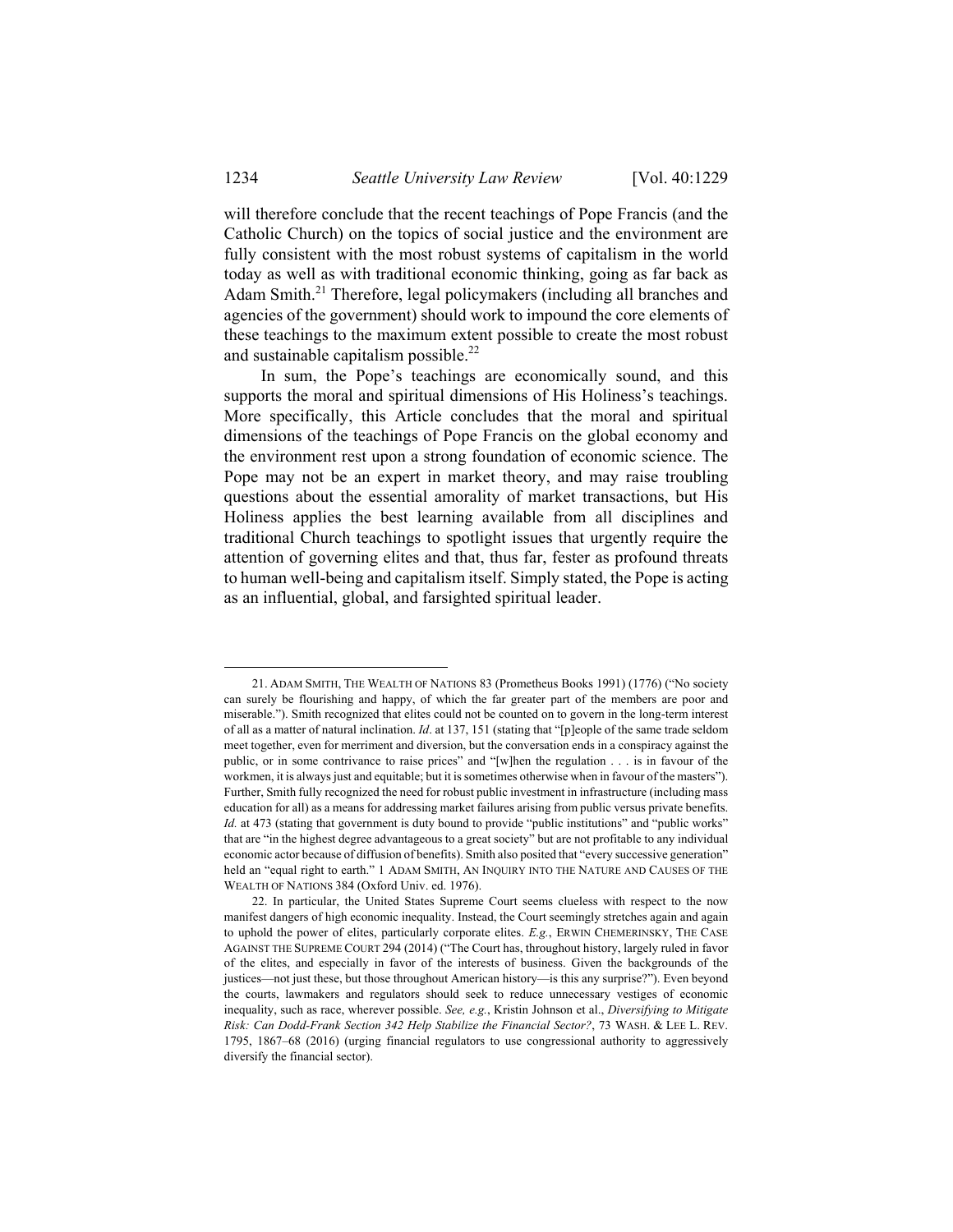1

## I. THE TEACHINGS OF POPE FRANCIS ON UNFETTERED CAPITALISM

Pope Francis's recent statements on the structure of the global economy essentially rest upon three basic premises of social justice teaching, which he applies to the present economic challenges facing humanity.<sup>23</sup> First, His Holiness posits that the global economy leaves too many humans on the economic margins, wallowing in poverty, while the conspicuous consumption of those on the very high-end of the economic hierarchy enjoy unearned privileges that harm the common welfare of humanity.<sup>24</sup> Second, even if poverty did not exist, there is a spiritual vacancy at the heart of a global economy that seemingly puts economic considerations and conspicuous consumption ahead of human needs, particularly insofar as the environment is concerned.25 Third, Pope Francis views these issues as proper for collective action; $^{26}$  indeed, he suggests

Molony, *supra* note 17, at 829–30 (citing PONTIFICAL COUNCIL FOR JUSTICE AND PEACE, COMPENDIUM OF THE SOCIAL DOCTRINE OF THE CHURCH ¶ 160 (2004)).

 24. Pope Francis, Address to the General Audience at Saint Peter's Square (June 5, 2013), https://w2.vatican.va/content/francesco/en/audiences/2013/documents/papa-

francesco 20130605 udienza-generale.html [https://perma.cc/R9EY-A5CH] ("[M]en and women are sacrificed to the idols of profit and consumption: it is the 'culture of waste'. If a computer breaks it is a tragedy, but poverty, the needs and dramas of so many people end up being considered normal."). 25. Recently, the Pope stated:

As individuals, we have grown comfortable with certain lifestyles shaped by a distorted culture of prosperity and a "disordered desire to consume more than what is really necessary", and we are participants in a system that "has imposed the mentality of profit at any price, with no concern for social exclusion or the destruction of nature." Let us repent of the harm we are doing to our common home.

Pope Francis, Show Mercy to our Common Home: Pope's Message for the World Day of Prayer for the Care of Creation (Sept. 1, 2016), https://press.vatican.va/content/salastampa/en/bollettino/ pubblico/2016/09/01/160901b.html [https://perma.cc/2S9D-X4R4]. *See also* Pope Francis, Homily of His Holiness Pope Francis: Solemnity of the Nativity of the Lord (Dec. 24, 2015), https://w2.vatican.va/content/francesco/en/homilies/2015/documents/papa-francesco\_20151224\_ omelia-natale.html [https://perma.cc/CSH9-UQUW] ("In a society so often intoxicated by consumerism and hedonism, wealth and extravagance, appearances and narcissism, this Child calls us to act *soberly*, in other words, in a way that is simple, balanced, consistent, capable of seeing and doing what is essential.").

 26. Thus, for example, the Pope communicated a broad vision of the duties of our elected representatives in his appearance before a Joint Session of Congress:

Your own responsibility as members of Congress is to enable this country, by your legislative activity, to grow as a nation. You are the face of its people, their representatives. You are called to defend and preserve the dignity of your fellow citizens in the tireless and

 <sup>23.</sup> According to Professor Molony:

The Compendium of the Social Doctrine of the Church identifies the dignity of the human person, the common good, subsidiarity, and solidarity as the four fundamental principles of Catholic Social Thought. Although the explanation of these principles has evolved over time as new circumstances have arisen, the principles themselves are constant. They represent a unified framework to be applied collectively, and it is inappropriate to apply one or more principles to the exclusion of others. This is not to say, however, that each principle is given equal weight. Dignity of the human person is the foundational principle from which the other principles derive.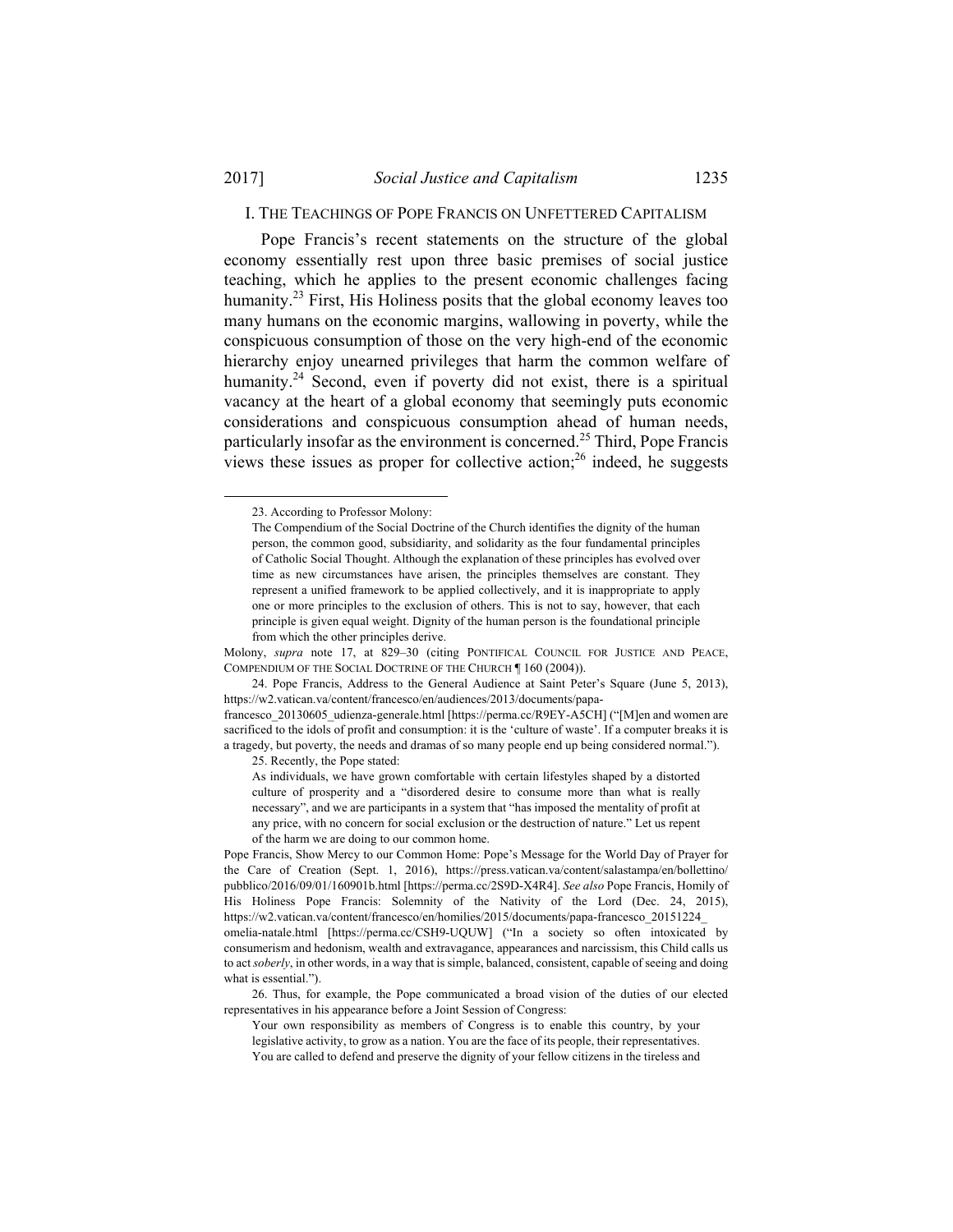strengthening global governance to address these issues.<sup>27</sup> This part of this Article will seek to distill the most important lessons the Pope offers to address contemporary economic challenges while also showing that Pope Francis stands firmly on a foundation of longstanding Catholic teaching on social justice.

The apostolic exhortation, *Evangelii Gadium*, 28 constitutes Pope Francis's most important statement on the topic of social justice and capitalism. His teachings apply longstanding Catholic thought to the contemporary global economy and are also consistent with a range of actual practices in nations with superior social justice outcomes. For example, His Holiness emphasizes the problems of high inequality:

[U]ntil exclusion and inequality in society and between peoples are reversed, it will be impossible to eliminate violence. The poor and the poorer peoples are accused of violence, yet without equal opportunities the different forms of aggression and conflict will find a fertile terrain for growth and eventually explode. When a society—whether local, national or global—is willing to leave a part of itself on the fringes, no political programmes or resources spent on law enforcement or surveillance systems can indefinitely guarantee tranquility. This is not the case simply because inequality provokes a

demanding pursuit of the common good, for this is the chief aim of all politics. A political society endures when it seeks, as a vocation, to satisfy common needs by stimulating the growth of all its members, especially those in situations of greater vulnerability or risk.

Pope Francis, Address of the Holy Father: Visit to the Joint Session of the United States Congress (Sept. 24, 2015), https://w2.vatican.va/content/francesco/en/speeches/2015/september/documents/ papa-francesco\_20150924\_usa-us-congress.html [https://perma.cc/S6FN-L67A].

 <sup>27.</sup> Pope Francis, *Encyclical Letter*, Laudato si'*: On Care for Our Common Home* para. 175 (2015), http://w2.vatican.va/content/francesco/en/encyclicals/documents/papa-francesco\_20150524\_ enciclica-laudato-si.html [https://perma.cc/ZV4H-VAXR] [hereinafter Pope Francis, Laudato si'] ("[I]t is essential to devise stronger and more efficiently organized international institutions, with functionaries who are appointed fairly by agreement among national governments, and empowered to impose sanctions."). A focus on the need for strengthening global institutions (but calling for such measures short of any world government) follows the teachings of a long line of papal statements. John M. Breen, *Love, Truth, and the Economy: A Reflection on Benedict XVI's* Caritas in Veritate, 33 HARV. J.L. & PUB. POL'Y 987, 1025–29 (2010) (quoting Pope Benedict XVI regarding the Great Financial Crisis: "[T]here is a strongly felt need, even in the midst of a global recession, for a reform of the United Nations Organisation [sic], and likewise of economic institutions and international finance, so that the concept of the family of nations can acquire real teeth."). As Professor Breen explains, any such international institutions would be subject to long-standing principles of subsidiarity under Catholic social teaching. Subsidiarity requires that all government policies be implemented at the most local level possible given the scope of the problem and the need for efficacious solutions. *Id.* at 1027–28 (quoting Pope Benedict XVI, *Encyclical Letter*, Caritas in Veritate para. 57 (June 29, 2009) and Pope Pius XI, *Encyclical Letter*, Quadragesimo anno para. 39 (May 15, 1931)).

 <sup>28.</sup> *See generally* Pope Francis, *Apostolic Exhortation*, Evangelii gaudium para. 190 (2013) http://w2.vatican.va/content/francesco/en/apost\_exhortations/documents/papa-francesco\_ esortazione-ap\_20131124\_evangelii-gaudium.html [https://perma.cc/D465-X45L] [hereinafter Pope Francis, Evangelii Gaudium].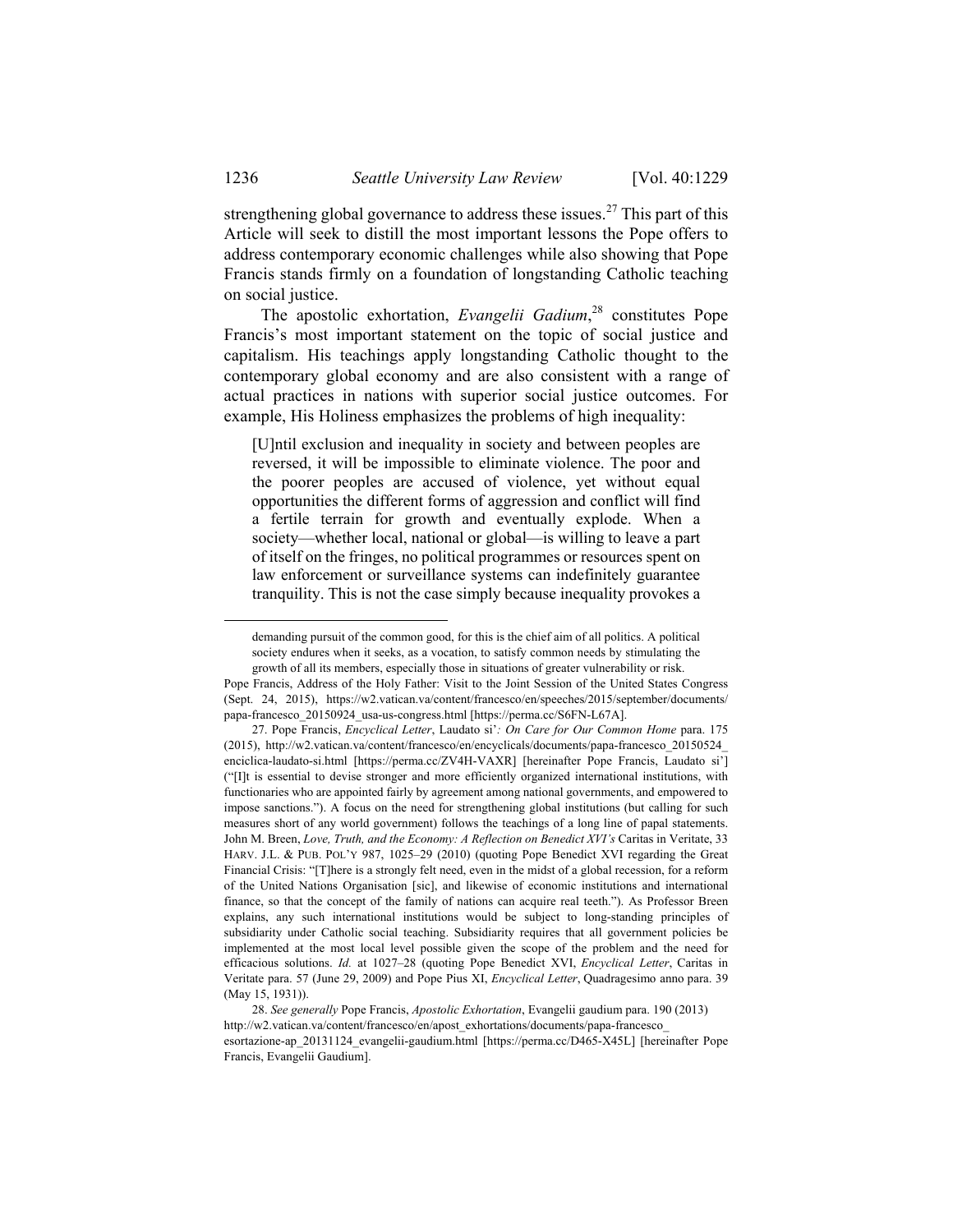violent reaction from those excluded from the system, but because the socioeconomic system is unjust at its root.<sup>29</sup>

One need not look beyond the United States for validation of the Pope's concern.30 Not only is the U.S. more violent than other developed nations but it also suffers from very high economic inequality.<sup>31</sup> In fact, studies demonstrate a link between homicide rates and inequality, with the U.S. leading the trend.<sup>32</sup>

Inequality also negatively affects life expectancy and infant mortality.<sup>33</sup> Pope Francis recognizes the impact of high economic inequality on life:

Just as the commandment "Thou shalt not kill" sets a clear limit in order to safeguard the value of human life, today we also have to say "thou shalt not" to an economy of exclusion and inequality. Such an economy kills . . . . Today everything comes under the laws of competition and the survival of the fittest, where the powerful feed upon the powerless. As a consequence, masses of people find themselves excluded and marginalized $[.]^{34}$ 

Given the dramatic differences between developed nations on basic indicia of social well-being such as life expectancy and infant mortality, high inequality today is robbing humanity of untold years of life.<sup>35</sup> Perhaps even more disturbing, within certain societies disparities at the extremes of socioeconomic hierarchies amount to shocking injustices—in the U.S. sixteen-year-old African Americans in the nation's poorest areas can expect to live twenty-eight years less than sixteen-year-old wealthy whites.<sup>36</sup>

Many may believe that technology and scientific advances can mitigate the threats discussed above, and history does indeed suggest that

 <sup>29</sup>*. Id.* para. 59. The Church spoke out long ago against unjust and undue compensation for elites, such as CEOs, at the expense of disempowered workers. Vinnie Rotondaro, *Is Exorbinate CEO Pay a Form of Tyranny? Thomas Aquinas Thinks So*, NAT. CATH. REP. (Mar 16, 2015), https://www.ncronline.org/news/people/exorbitant-ceo-pay-form-tyranny-thomas-aquinas-thinks-so [https://perma.cc/PFU8-C85A] (quoting Pope Pius XI, Pope John XXIII, Pope John Paul II, and St. Thomas Aquinas).

 <sup>30.</sup> Chris Kirk, *The U.S. Is Far More Violent Than Other Rich Countries*, SLATE: THE SLATEST (Oct. 2, 2015), http://www.slate.com/blogs/the\_slatest/2015/10/02/is\_the\_u\_s\_more\_violent\_than\_ other\_countries\_what\_the\_data\_shows.html [https://perma.cc/KV5K-EV8K] ("The U.S. really is *far* more violent than other advanced countries. . . .").

 <sup>31.</sup> Erik Sherman, *America is the Richest, and Most Unequal, Country*, FORTUNE (Sept. 30, 2015) http://fortune.com/2015/09/30/america-wealth-inequality/ [https://perma.cc/6BUU-SH4J].

<sup>32</sup>*. See, e.g.*, RICHARD WILKINSON & KATE PICKETT, THE SPIRIT LEVEL: WHY GREATER EQUALITY MAKES SOCIETIES STRONGER (2011).

<sup>33</sup>*. Id.* at figs.6.3, 6.4.

 <sup>34.</sup> Pope Francis, Evangelii Gaudium, *supra* note 28, para. 53.

 <sup>35.</sup> WILKINSON & PICKETT, *supra* note 32, at figs.6.3, 6.4.

<sup>36</sup>*. Id.* at 84.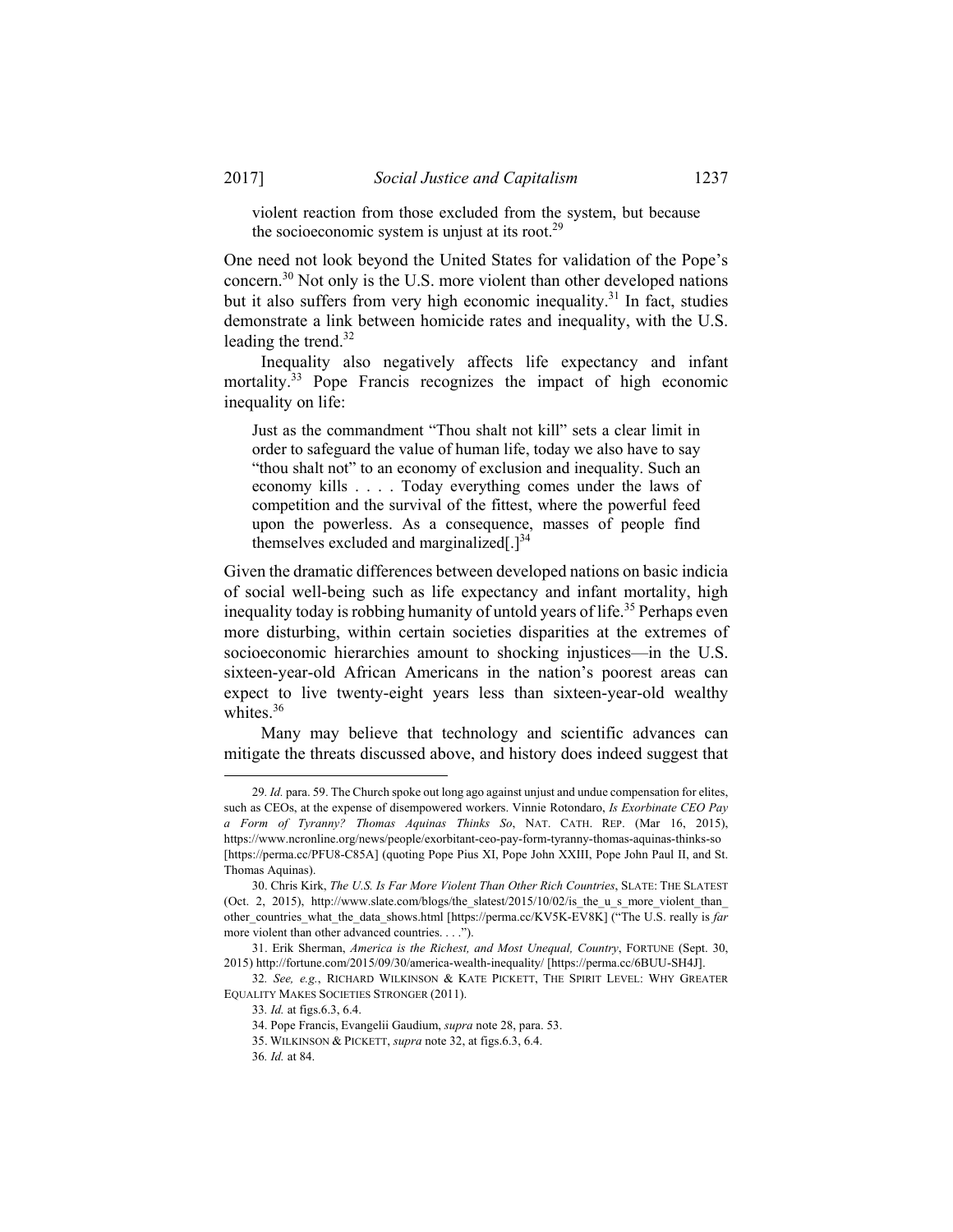technological advances can in fact advance the human condition. $37$  The unequal distribution of the benefits of technological advances, however, highlights His Holiness's point with respect to the condition of billions of human beings:

In our time humanity is experiencing a turning-point in its history, as we can see from the advances being made in so many fields. We can only praise the steps being taken to improve people's welfare in areas such as health care, education and communications. At the same time we have to remember that the majority of our contemporaries are barely living from day to day, with dire consequences. A number of diseases are spreading. The hearts of many people are gripped by fear and desperation, even in the so-called rich countries. The joy of living frequently fades, lack of respect for others and violence are on the rise, and inequality is increasingly evident. It is a struggle to live and, often, to live with precious little dignity.38

Socioeconomic status still poses a major risk factor in human health and well-being; simply occupying a place on the lower stratum of global society robs many humans of years of life notwithstanding scientific advances.39 Furthermore, the number of human beings living in deep poverty amidst a global culture of riches remains stubbornly high: "In 2013, the year of the latest comprehensive data on global poverty, 767 million people are estimated to have been living below the international poverty line of US\$1.90 per person per day."40

His Holiness also raises concerns about another contemporary problem regarding the power of those at the top of the economic hierarchy, particularly corporate and financial elites:

Debt and the accumulation of interest also make it difficult for countries to realize the potential of their own economies and keep

 <sup>37.</sup> One well-reported study found that global life expectancy increased by six years between 1990 and 2013. *See* Gautam Naik, *Global Life Expectancy Increases by About Six Years*, WALL ST.J. (Dec. 18, 2014), https://www.wsj.com/articles/global-life-expectancy-increases-by-about-six-years-1418861100 [https://perma.cc/QBM6-R6EZ].

 <sup>38.</sup> Pope Francis, Evangelii Gaudium, *supra* note 28, para. 52.

 <sup>39.</sup> Silvia Stringhini et al., *Socioeconomic Status and the 25 × 25 Risk Factors as Determinants of Premature Mortality: A Multicohort Study and Meta-Analysis of 1.7 Million Men and Women*, 389 LANCET 1229, 1232–35 (2017) ("Low socioeconomic status was associated with 2.1 year reduction in in life expectancy between ages 40 and 85 years, [while] the corresponding years-of-life-lost were 0.5 for high alcohol intake, 0.7 for obesity, 3.9 for diabetes, 1.6 for hypertension, 2.4 for physical inactivity, and 4.8 for current smoking.").

 <sup>40.</sup> WORLD BANK, POVERTY AND SHARED PROSPERITY 2016: TAKING ON INEQUALITY 3 (2016). While significant strides in poverty reduction occurred in recent years, hardly any of the reduction occurred in Sub-Saharan Africa where forty-one percent of the population lives in deep poverty. *Id.* at 4. Further, despite progress on deep poverty, illiteracy still takes a significant toll on human development, with 780 million adults worldwide still suffering from illiteracy. *Id.* at 2.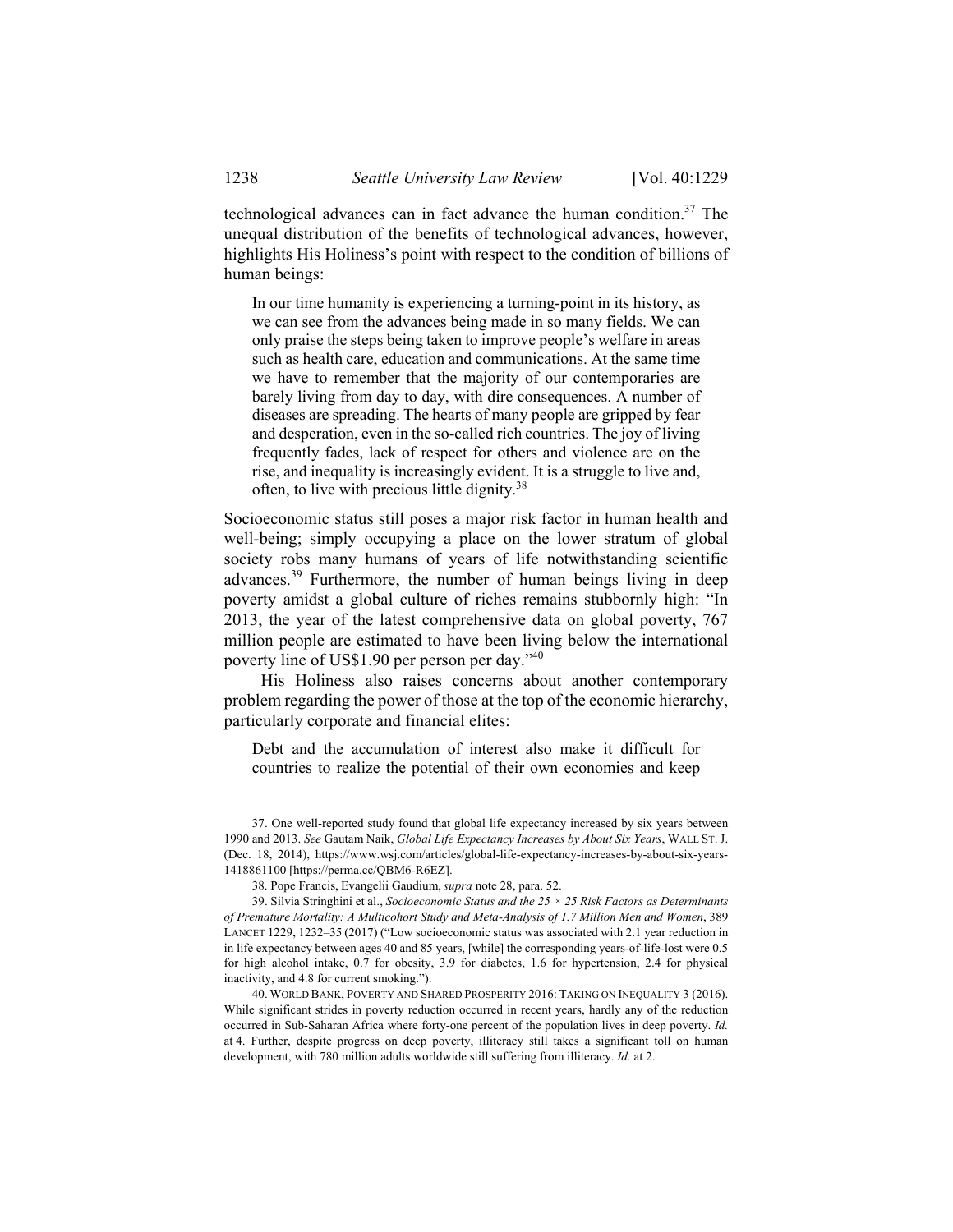citizens from enjoying their real purchasing power. To all this we can add widespread corruption and self-serving tax evasion, which have taken on worldwide dimensions. The thirst for power and possessions knows no limits. In this system, which tends to devour everything which stands in the way of increased profits, whatever is fragile, like the environment, is defenseless before the interests of a deified market, which become the only rule.<sup>41</sup>

After the Great Financial Crisis of 2007–2009, the threats posed by excessive debt and the unbridled power of financial elites cried out for attention.42 Many powerful CEOs at the center of that crisis in capitalism garnered huge payouts for their failures, amounting to obscene windfalls ultimately funded by taxpayer bailouts.<sup>43</sup>

In terms of corruption, not a single CEO in the U.S. suffered a criminal indictment, nor did the banks they led into a frenzy of fraud suffer any regulatory sanction despite longstanding anti-fraud laws in the financial sector.<sup>44</sup>

Pope Francis astutely sums up today's basic economic realities:

Today's economic mechanisms promote inordinate consumption, yet it is evident that unbridled consumerism combined with inequality proves doubly damaging to the social fabric. Inequality eventually engenders a violence which recourse to arms cannot and never will be able to resolve. It serves only to offer false hopes to those clamouring for heightened security, even though nowadays we know that weapons and violence, rather than providing solutions, create new and more serious conflicts. Some simply content themselves with blaming the poor and the poorer countries themselves for their troubles; indulging in unwarranted generalizations, they claim that the solution is an "education" that would tranquilize them, making them tame and harmless. All this becomes even more exasperating for the marginalized in the light of the widespread and deeply rooted corruption found in many countries—in their governments,

 <sup>41.</sup> Pope Francis, Evangelii Gaudium, *supra* note 28, para. 56.

 <sup>42.</sup> RAMIREZ, *supra* note 15, at xiii–xiv (showing that excessive debt and predatory lending triggered the financial crisis and stating that the crisis only made sense by following the money trail of illusory profits to the "most economically and politically powerful within our society, [profiting] at the expense of the most disempowered").

<sup>43</sup>*. Id.* at 192 ("In early 2011, the government apparently terminated its criminal inquiry against Countrywide Financial CEO Angelo Mozilo. Mozilo raked in \$521 million from 2000 to 2008, even as he crashed his firm through predatory loans that he himself recognized as toxic and poisonous.").

 <sup>44.</sup> MARY KREINER RAMIREZ & STEVEN A. RAMIREZ, THE CASE FOR THE CORPORATE DEATH PENALTY 1–27 (2016) (reviewing evidence of fraud and the many laws designed to punish fraud and concluding that "a new and unprecedented lawlessness emerged at the apex of American capitalism").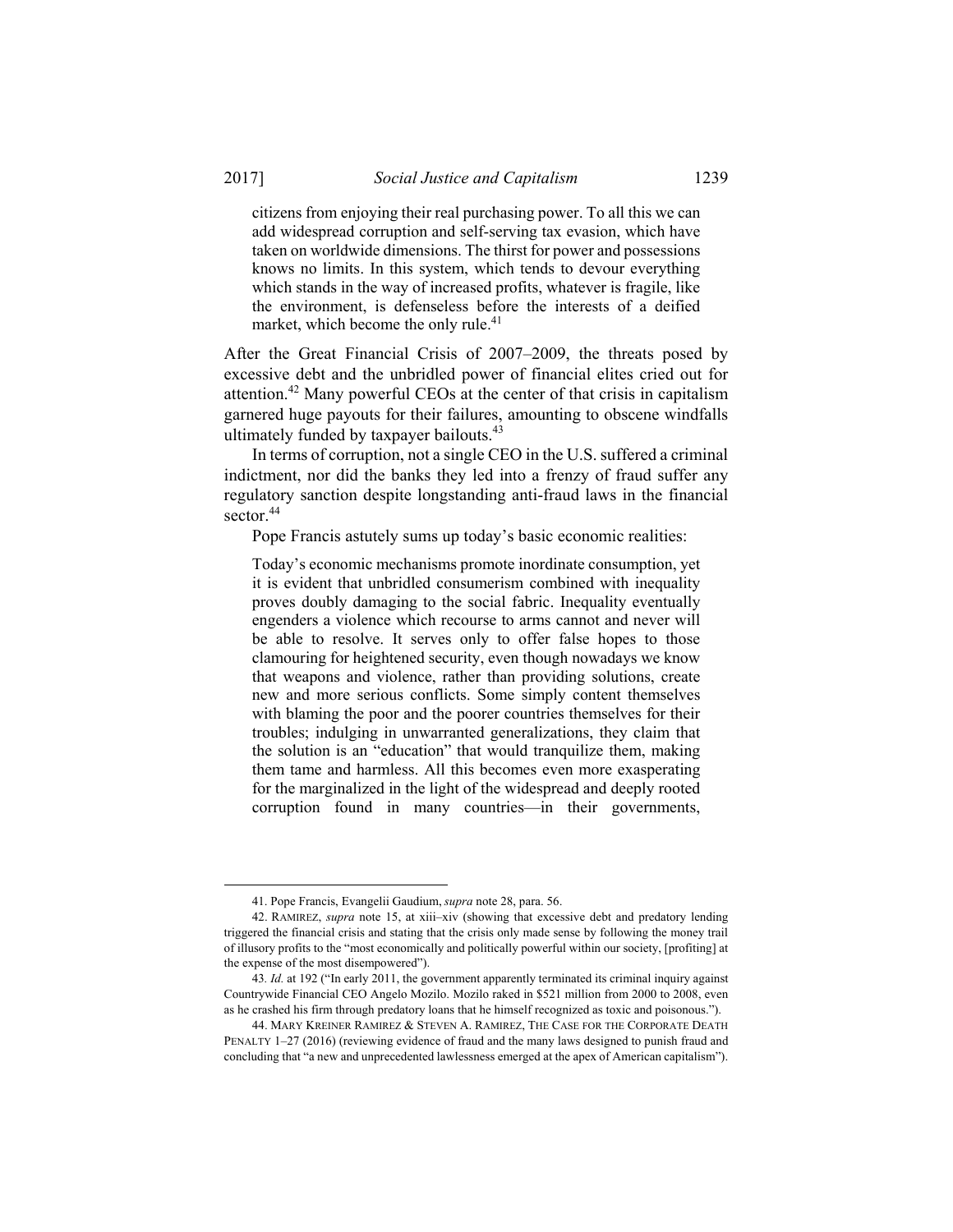businesses and institutions—whatever the political ideology of their leaders.45

In other words, the current economic structure of capitalism troubles His Holiness on a spiritual level because it seemingly wastes many resources through excessive consumption and corrupt legal institutions while disempowering too many, a situation ripe for violence.

In the encyclical, *Laudato si'*, 46 His Holiness extends the critique of runaway consumption and greed to our common home, Earth:

I urgently appeal, then, for a new dialogue about how we are shaping the future of our planet. We need a conversation which includes everyone, since the environmental challenge we are undergoing, and its human roots, concern and affect us all. The worldwide ecological movement has already made considerable progress and led to the establishment of numerous organizations committed to raising awareness of these challenges. Regrettably, many efforts to seek concrete solutions to the environmental crisis have proved ineffective, not only because of powerful opposition but also because of a more general lack of interest. Obstructionist attitudes, even on the part of believers, can range from denial of the problem to indifference, nonchalant resignation or blind confidence in technical solutions. We require a new and universal solidarity.<sup>47</sup>

Pope Francis decries treating the Earth as just another thing to consume and throw away (like excluded persons): "The earth, our home, is beginning to look more and more like an immense pile of filth."48 Indeed, His Holiness subsequently termed environmental destruction a "sin against God."49

Yet, His Holiness reserves particular concern for climate change:

A very solid scientific consensus indicates that we are presently witnessing a disturbing warming of the climatic system. In recent decades this warming has been accompanied by a constant rise in the sea level and, it would appear, by an increase of extreme weather events, even if a scientifically determinable cause cannot be assigned to each particular phenomenon. Humanity is called to recognize the

 <sup>45.</sup> Pope Francis, Evangelii Gaudium, *supra* note 28, para. 60.

 <sup>46.</sup> Pope Francis, Laudato si', *supra* note 27.

<sup>47</sup>*. Id.* para. 14.

<sup>48</sup>*. Id.* para. 21.

 <sup>49.</sup> Pope Francis, Message of His Holiness Pope Francis for the Celebration of the World Day of Prayer for the Care of Creation: Show Mercy to Our Common Home (Sept. 1, 2016) (quoting Ecumenical Patriarch Bartholomew I of Constantinople, Address in Santa Barbara, California (Nov. 8, 1997)), https://w2.vatican.va/content/francesco/en/messages/pont-messages/2016/documents/ papa-francesco\_20160901\_messaggio-giornata-cura-creato.html#\_ftnref2 [https://perma.cc/7J3M-TQHG].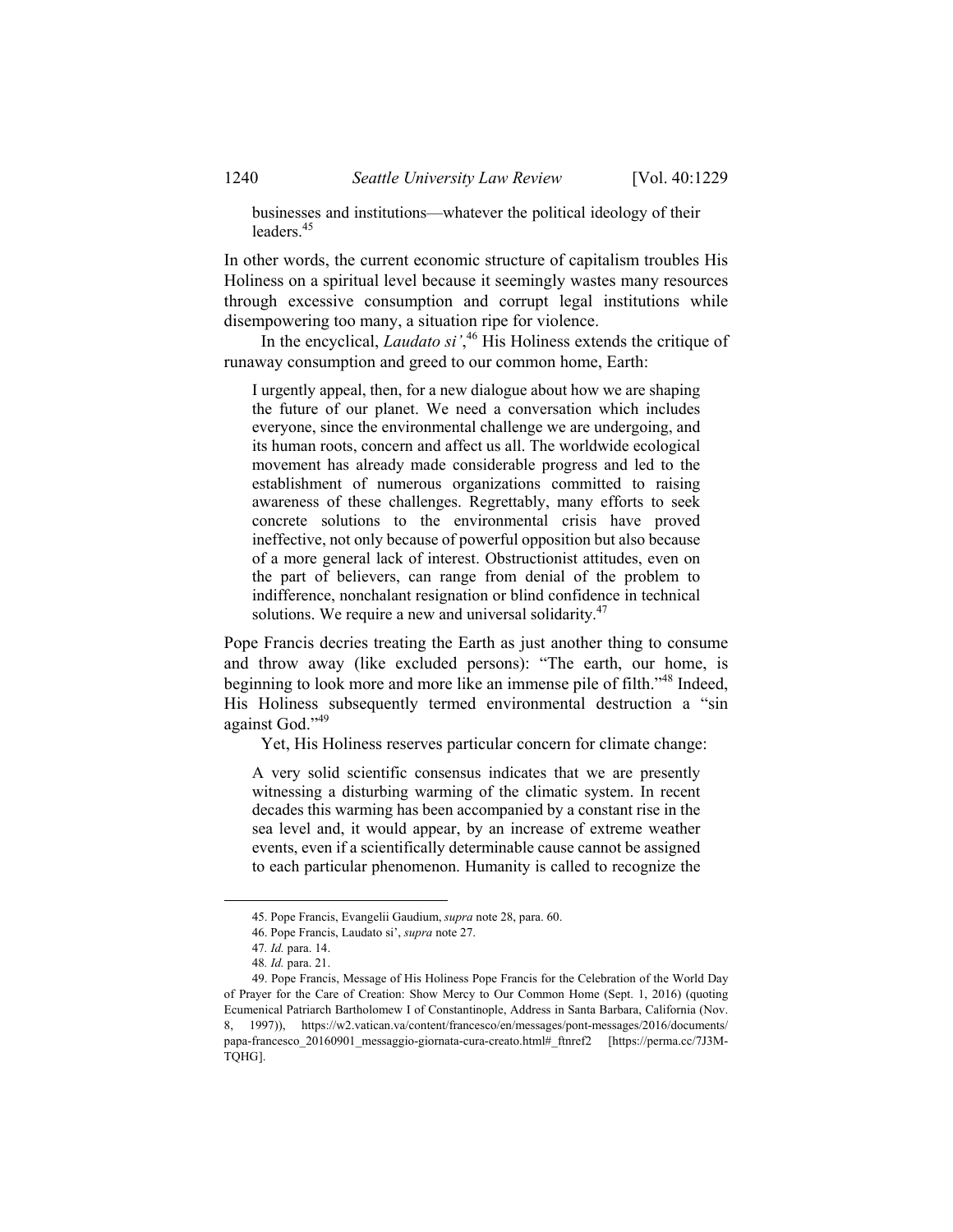need for changes of lifestyle, production and consumption, in order to combat this warming or at least the human causes which produce or aggravate it.<sup>50</sup>

His Holiness relates much of the climate problem to fossil fuels: "The problem is aggravated by a model of development based on the intensive use of fossil fuels, which is at the heart of the worldwide energy system."<sup>51</sup> He further states that climate change "represents one of the principal challenges facing humanity in our day. Its worst impact will probably be felt by developing countries in coming decades. Many of the poor live in areas particularly affected by phenomena related to warming  $\ldots$ ."<sup>52</sup>

Environmental scholars and scientists that studied the evidence relating to climate change and its causes generally shared the Pope's conclusion regarding climate change prior to the publication of *Laudato*   $si'$ <sup>53</sup>. The same holds true with respect to the consequences of climate change, where the scientific community has reached consensus on the

 <sup>50.</sup> Pope Francis, Laudato si', *supra* note 27, para. 23.

<sup>51</sup>*. Id.*

<sup>52</sup>*. Id.* para. 25.

 <sup>53.</sup> Perhaps the most influential scientific body to study climate change is the Intergovernmental Panel on Climate Change (IPCC), which issued an overview of the evidence in 2014. "The IPCC's overview is its fifth since 1990. . . . Scientists have become ever more certain that human activity is to blame for climate change: about 95% certain, in fact (the first report said climate change was as likely as not a product of natural variation)." *Of Warming and Warnings*, ECONOMIST (Nov. 3, 2014), http://www.economist.com/news/science-and-technology/21630639-most-comprehensive-climatereport-yet-issues-its-shots-across-bow-warming-and [https://perma.cc/6PC9-2SPC] (citing IPCC, CLIMATE CHANGE 2014: SYNTHESIS REPORT 4 (2014)) ("Anthropogenic greenhouse gas emissions have increased since the pre-industrial era . . . and are now higher than ever. Their effects, together with those of other anthropogenic drivers . . . are *extremely likely* to have been the dominant cause of the observed warming since the mid-20th century."). Even before the fifth IPCC report, the national science academies of advanced nations (Brazil, Canada, China, France, Germany, India, Italy, Japan, Russia, the United Kingdom, and the United States) accepted the earlier findings by the IPCC that human activity likely caused global warming:

<sup>[</sup>T]here is now strong evidence that significant global warming is occurring. The evidence comes from direct measurements of rising surface air temperatures and subsurface ocean temperatures and from phenomena such as increases in average global sea levels, retreating glaciers, and changes to many physical and biological systems. It is likely that most of the warming in recent decades can be attributed to human activities.

Joint Sci. Acads.' Statement: Glob. Response to Climate Change (June 7, 2005), http://nationalacademies.org/onpi/06072005.pdf [https://perma.cc/SEM2-JJ47]; *see also* Joint Sci. Acads.' Statement: Climate Change Adaptation and the Transition to a Low Carbon Soc'y (June 2008), http://www.scj.go.jp/ja/info/kohyo/pdf/kohyo-20-s7.pdf [https://perma.cc/ND9E-EK7Z] (same group, with the addition of Mexico and South Africa, renewing call for action to address climate change threats and stating that "the rate and scale of climate change means there is no time for complacency"). In 2007, the IPCC shared the Nobel Peace Prize for "their efforts to build up and disseminate greater knowledge about man-made climate change, and to lay the foundations for the measures that are needed to counteract such change." Press Release, The Norwegian Nobel Committee, The Nobel Peace Prize for 2007 (Oct. 12, 2007), http://www.nobelprize.org/ nobel\_prizes/peace/laureates/2007/press.html [https://perma.cc/G4KW-6XR7].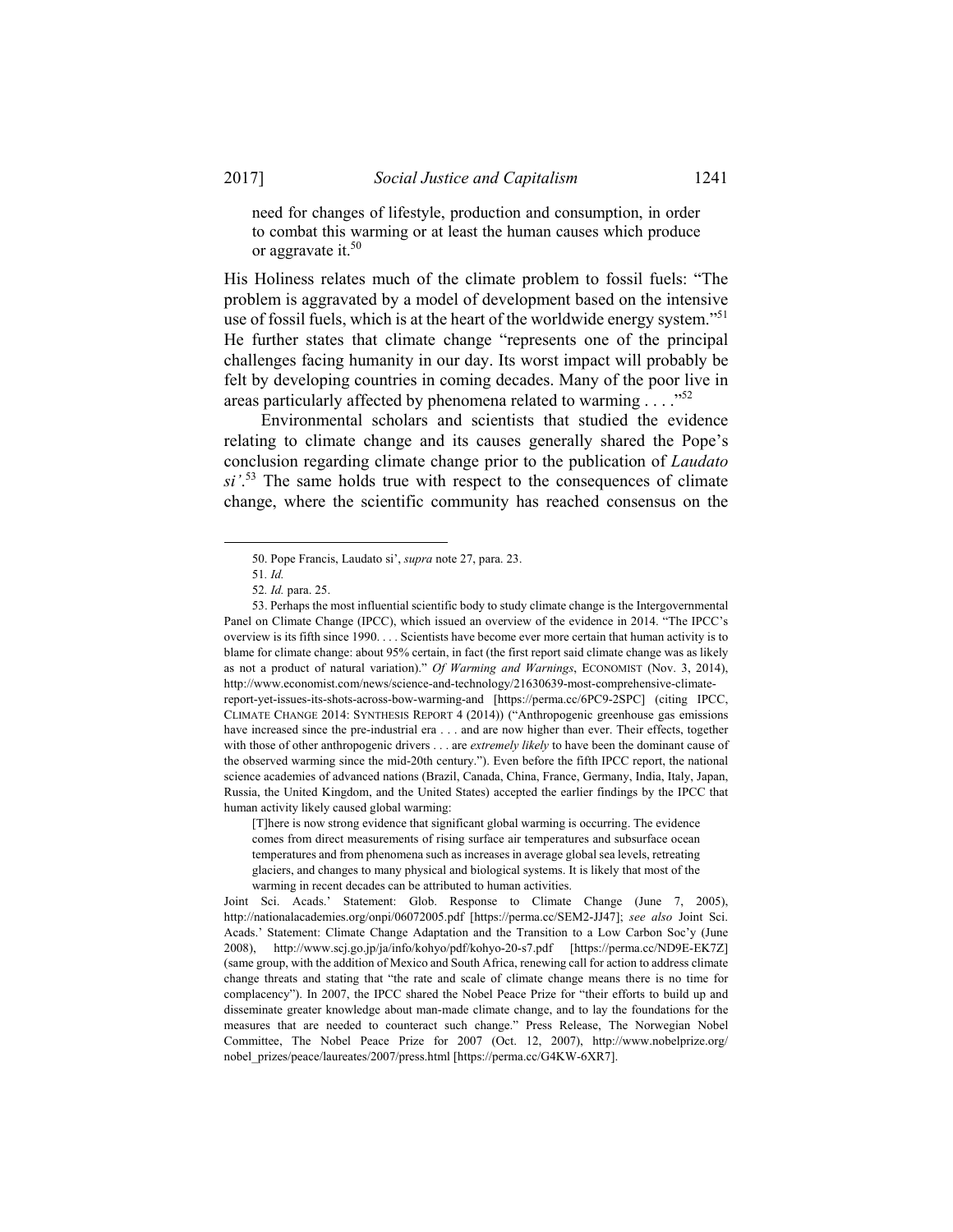dangers posed by global warming.<sup>54</sup> There is also broad consensus regarding concerns that the world's poor will disproportionately suffer from global warming. $55$ 

Since the publication of *Laudato si'*, the great weight of commentary agreed with the general position of Pope Francis.<sup>56</sup> Indeed, if anything the

IPCC, CLIMATE CHANGE 2014: IMPACTS, ADAPTATION, AND VULNERABILITY: SUMMARY FOR POLICYMAKERS 6 (2014).

55. According to the IPCC:

People who are socially, economically, culturally, politically, institutionally, or otherwise marginalized are especially vulnerable to climate change and also to some adaptation and mitigation responses (*medium evidence, high agreement*). This heightened vulnerability is rarely due to a single cause. Rather, it is the product of intersecting social processes that result in inequalities in socioeconomic status and income, as well as in exposure.

*Id.* 

56*. E.g.*, Mary Evelyn Tucker & John Grim, *Integrating Ecology and Justice: The Papal Encyclical*, 91 Q. REV. BIO. 261, 264 (2016) ("Indeed, many scientists and ecologists have been keen to draw on the message of the Encyclical and are impressed by its solid scientific grounding."); Marcelo Sánchez Sorondo & Veerabhadran Ramanathan, *Pursuit of Integral Ecology*, 352 SCIENCE 747, 747 (2016) ("Pope Francis' effort to unite science, policy, and religion toward an integral ecology approach is just a start. We hope that other religions and moral and political leaders will join this new synergy and nudge society toward equitable solutions to ecological and social justice . . . ."); John Nagle, Opinion, *Pope Francis was Right on Climate Change*, WASH. POST (Jan. 7, 2016), https://www.washingtonpost.com/news/in-theory/wp/2016/01/07/pope-francis-was-right-on-climatechange/?utm\_term=.f1456ff90880 [https://perma.cc/AL3W-3MHZ] ("To find solutions for climate change and other environmental challenges, we need to focus on the morality of our actions, including questions of fairness and obligation."); Gautam Naik, *Scientists Back Pope Francis on Global Warming*, WALL ST. J. (June 18, 2015), https://www.wsj.com/articles/scientists-back-pope-francison-global-warming-1434648362 [https://perma.cc/F76E-3HCA] (quoting academic experts stating that the Pope's conclusions enjoy wide acceptance in the scientific community); Jenny Stalevich  $\&$ Jennifer Luna, *Pope Offers Simple Message to South Florida: Less is More*, MIAMI HERALD (June 18, 2015), http://www.miamiherald.com/news/local/environment/article24921451.html#storylink=cpy [https://perma.cc/67CJ-R3X3] ("Despite widespread acceptance by scientists, both Jeb Bush and Marco Rubio—two hometown Republican presidential contenders with ties to the church—also have expressed skepticism that humans have propelled climate change. And Florida's Republican leadership has done little to plan for changes."); Rev. John I. Jenkins, Opinion, *The Pope's Challenge on Global Warming*, CHI. TRIB. (June 17, 2015), http://www.chicagotribune.com/news/opinion/ commentary/ct-pope-francis-climate-change-perspec-0618-20150617-story.html [https://perma.cc/ UE77-HUMY] ("University of Notre Dame scientists annually rank 180 of the world's nations on their vulnerability to climate change. Those who reside in the poorest countries are 10 times more likely to be hurt by a climate disaster than those in wealthy nations."). *But see* Editorial, *The Pope's Global Warming Encyclical: Don't Be Misled*, INV. BUS. DAILY (June 16, 2015), http://www.investors.com/politics/editorials/climate-change-not-part-of-popes-calling/

 <sup>54.</sup> While thus far the impact of global warming on human welfare appears to be moderate, the future is less benign:

Impacts from recent climate-related extremes, such as heat waves, droughts, floods, cyclones, and wildfires, reveal significant vulnerability and exposure of some ecosystems and many human systems to current climate variability (*very high confidence*). Impacts of such climate-related extremes include alteration of ecosystems, disruption of food production and water supply, damage to infrastructure and settlements, morbidity and mortality, and consequences for mental health and human well-being. For countries at all levels of development, these impacts are consistent with a significant lack of preparedness for current climate variability in some sectors.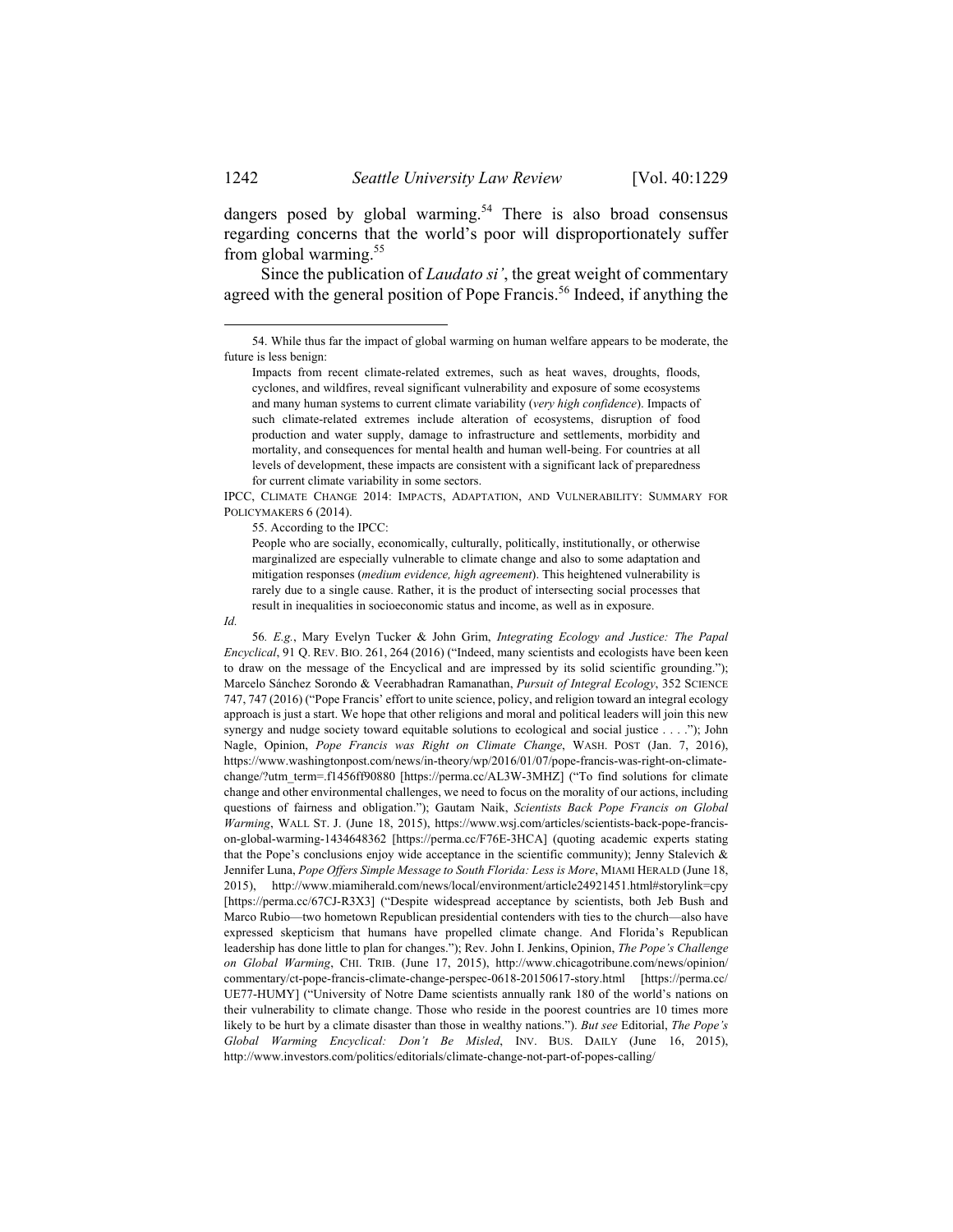1

scientific consensus supporting the Pope's position is stronger than ever and is now "virtually unanimous," at least among climate scientists.<sup>57</sup> The key point from an economic perspective is that like the pernicious inequality hobbling our global economy, climate change reflects the very same attitude of consumerism run amok and insatiable materialism among governing elites.<sup>58</sup>

Pope Francis also offers real solutions to the problems identified in *Evangelii Gaudium* and *Laudato si'*. For example, he calls for more international enforcement of environmental protections: "Enforceable international agreements are urgently needed, since local authorities are not always capable of effective intervention. Relations between states must be respectful of each other's sovereignty, but must also lay down mutually agreed means of averting regional disasters which would eventually affect everyone."<sup>59</sup> Indeed, the Pope suggests: "What is needed,

<sup>[</sup>https://perma.cc/A5WZ-5YCM] ("Pope Francis' job is spreading his faith in God, not abandoning reason and placing his faith instead in a 'scientific consensus' that doesn't exist—which even if it did, it would be wrong.").

 <sup>57.</sup> James Lawrence Powell, *Climate Scientists Virtually Unanimous: Anthropogenic Global Warming Is True*, 35 BULL. SCI., TECH. & SOC. 121, 121 (2015) ("During 2013 and 2014, only 4 of 69,406 authors of peer-reviewed articles on global warming, 0.0058% or 1 in 17,352, rejected AGW. Thus, the consensus on AGW among publishing scientists is above 99.99%, verging on unanimity."). Among the broader scientific community, a powerful consensus recently emerged in full support of the consensus present among climate scientists. As *The Bulletin of Atomic Scientists* recently stated:

The continued warming of the world measured in 2016 underscores one clear fact: Nothing is fundamentally amiss with the scientific understanding of climate physics. The burning of fossil fuels adds carbon dioxide to the atmosphere; carbon dioxide is a greenhouse gas, inhibiting the radiation of heat into space. The relationship between increased atmospheric carbon dioxide levels and increased terrestrial temperature has been researched for decades, and national science academies around the world agree: Human activity is the primary cause of climate change, and unless carbon dioxide emissions are dramatically reduced, global warming will threaten the future of humanity.

Press Release, Bull. of Atom. Scientists, It is Two and a Half Minutes to Midnight: 2017 Doomsday Clock Statement Science and Security Board Bulletin of the Atomic Scientists (Jan. 26, 2017), § 4, https://thebulletin.org/sites/default/files/Final%202017%20Clock%20Statement.pdf [https://perma.cc/F8JB-TN9L].

Founded in 1945 by University of Chicago scientists who had helped develop the first atomic weapons in the Manhattan Project, the *Bulletin of the Atomic Scientists* created the Doomsday Clock two years later, using the imagery of apocalypse (midnight) and the contemporary idiom of nuclear explosion (countdown to zero) to convey threats to humanity and the planet. The decision to move (or to leave in place) the minute hand of the Doomsday Clock is made every year by the *Bulletin*'s Science and Security Board in consultation with its Board of Sponsors, which includes 15 Nobel laureates. The Clock has become a universally recognized indicator of the world's vulnerability to catastrophe from nuclear weapons, climate change, and new technologies emerging in other domains.

*Id.* § 1. Today the doomsday clock is closer to midnight than any time since the 1950s. *See id.* § 16. 58*. See* Pope Francis, Laudato Si', *supra* note 27, paras. 34, 48, 50, 56, 109, 184, 193.

<sup>59</sup>*. Id.* para. 173. His Holiness certainly does not argue for a world government. *See id.* Nevertheless, the Pope recognizes the profound impact of more global problems—such as inequality and the environment—to outstrip the ability of nation states to craft efficacious political solutions. *See*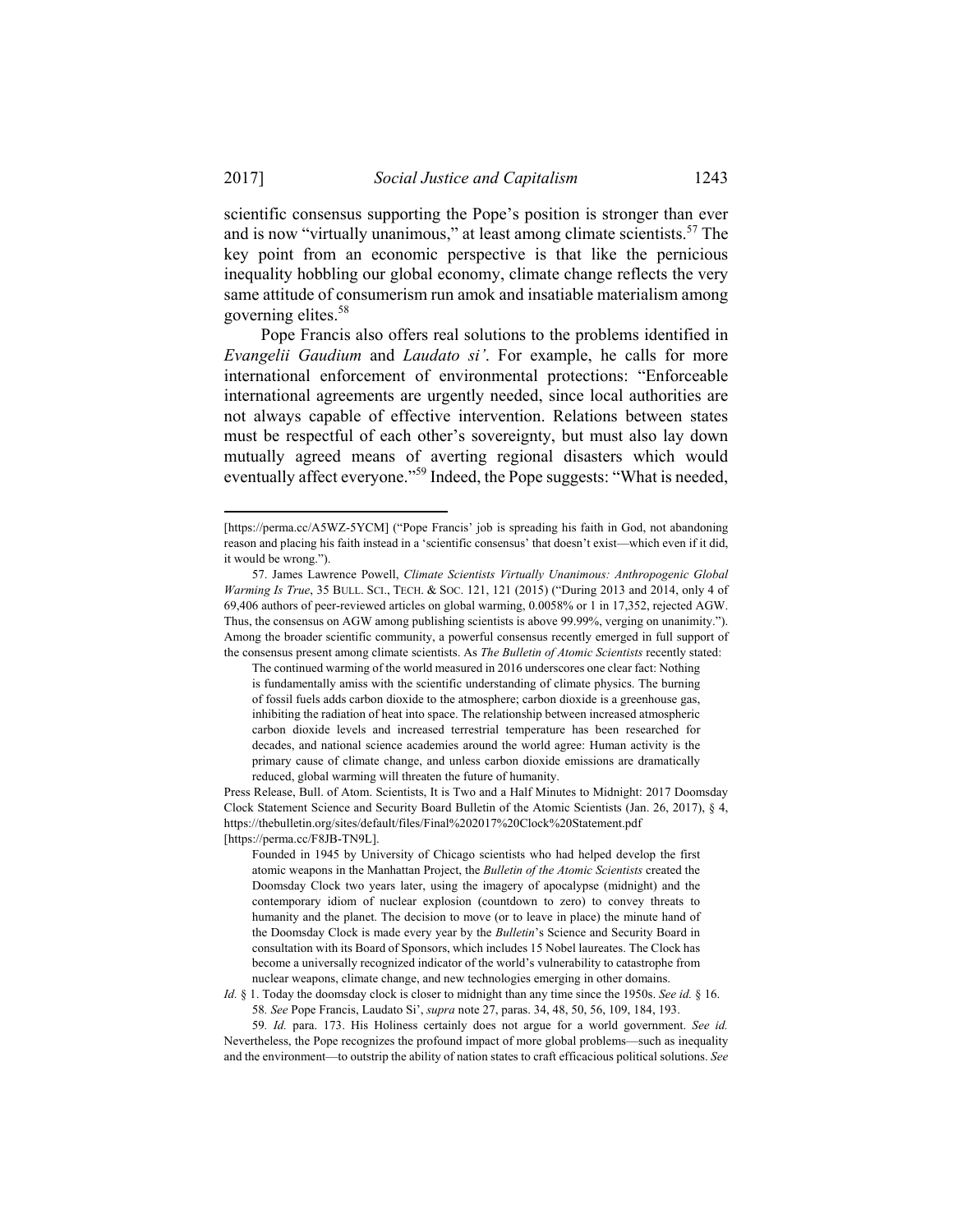in effect, is an agreement on systems of governance for the whole range of so-called 'global commons.'"<sup>60</sup> This international arrangement must, at the least, apportion environmental costs on those causing the environmental damage—presumably some scheme for carbon taxation.<sup>61</sup> Such a carbon tax could fund massive public investment worldwide in "green" technology and "green" economic development to alleviate global poverty.62

Most fundamentally, Pope Francis continues to urge a preferential option for the poor.63 "We are called to find Christ in [the poor], to lend our voice to their causes, but also to be their friends, to listen to them, to speak for them and to embrace the mysterious wisdom which God wishes to share with us through them."64 Addressing the causes of poverty "cannot be delayed, not only for the pragmatic reason of its urgency for the good order of society, but because society needs to be cured of a sickness which is weakening and frustrating it, and which can only lead to new crises."65 Further, "[a]s long as the problems of the poor are not radically resolved by rejecting the absolute autonomy of markets and financial speculation and by attacking the structural causes of inequality, no solution will be found for the world's problems . . . ."66 Indeed, according to Pope Francis, "Inequality is the root of social ills."67 Here, the Pontiff implicitly

*id.* para. 175 ("The same mindset which stands in the way of making radical decisions to reverse the trend of global warming also stands in the way of achieving the goal of eliminating poverty. A more responsible overall approach is needed to deal with both problems . . . .").

<sup>60</sup>*. Id.* para. 174. Human resources are simply another type of global commons, as is a robust middle class. Strong human resources within a given economy allow businesses to hire more productive workers, and a robust middle class furnishes demand for innovative products. *See* RAMIREZ, *supra* note 15, at 218.

 <sup>61.</sup> Pope Francis, Laudato Si', *supra* note 27, para. 167 (applauding the 1972 Stockholm Declaration for enshrining "the obligation of those who cause pollution to assume its costs"). Pope Francis expands on this notion: "[B]usinesses profit by . . . paying only a fraction of the costs involved. Yet only when 'the economic and social costs of using up shared environmental resources are recognized with transparency and fully borne by those who incur them, not by other peoples or future generations', can those actions be considered ethical." *Id.* para. 195 (quoting Pope Benedict XVI, *Encyclical Letter*, Caritas in Veritate (2009), http://w2.vatican.va/content/benedictxvi/en/encyclicals/documents/hf\_ben-xvi\_enc\_20090629\_caritas-in-veritate.html [https://perma.cc/5S5X-YBFE]).

 <sup>62.</sup> Benjamin Arki, *5 Ways to Reduce the Drivers of Climate Change*, WORLD BANK (Mar. 18, 2015), http://www.worldbank.org/en/news/feature/2015/03/18/5-ways-reduce-drivers-climatechange [https://perma.cc/R5AN-KAVX] (quoting World Bank President Jim Yong Kim regarding policies that would reduce poverty and encourage renewable and low carbon energy use).

<sup>63</sup>*. See* Pope Francis, Evangelii Gaudium, *supra* note 28, para. 195.

<sup>64</sup>*. Id.* para. 198.

<sup>65</sup>*. Id.* para. 202.

<sup>66</sup>*. Id.*

<sup>67</sup>*. Id.*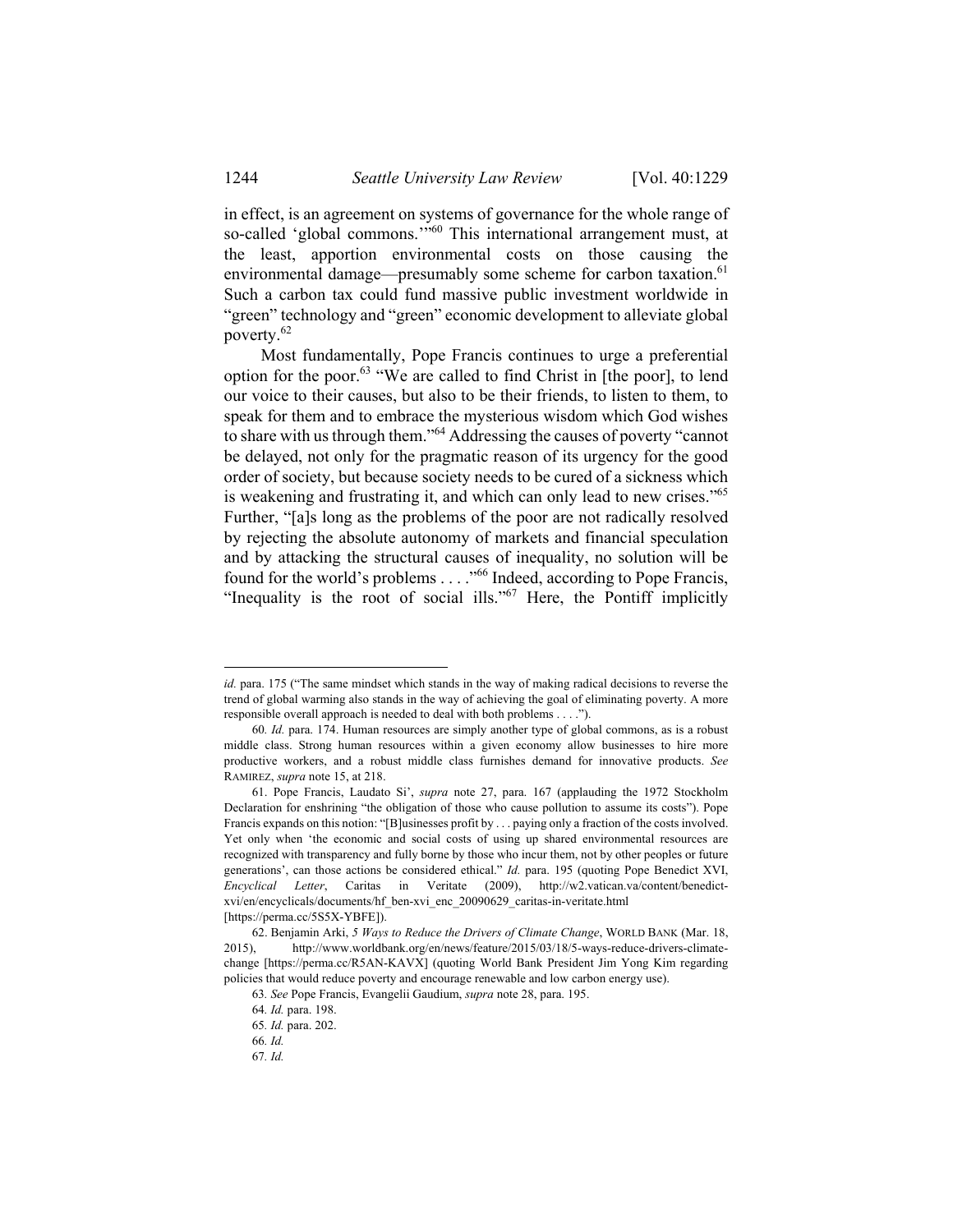recognizes that the most disadvantaged among us, axiomatically, are likely the greatest source of future ingenuity.<sup>68</sup>

The Pope's confidence in the potential of human ingenuity seemingly knows no bounds. He is even convinced that human ingenuity will ultimately save the environment.<sup>69</sup> As Pope Francis stated before the United Nations General Assembly, "Among other things, human genius, well applied, will surely help to meet the grave challenges of ecological deterioration and of exclusion."70 This creates a compelling fusion of the Pope's key teachings: why waste such vast human potential mired in poverty when the challenges facing humanity desperately require human ingenuity?

No challenge exceeds the urgency of climate change. Recently, the United States repudiated the Paris Climate Change Accord, joining Nicaragua and Syria as the only nations declining to participate in that international agreement intended to contain global warming.<sup>71</sup> According

 <sup>68.</sup> The Catholic Church has never contested that God endowed human beings with differing capabilities and that as a result people may hold differing claims on resources. *See* Pope Leo XIII, Rerum Novarum, *supra* note 8, para. 17 ("There naturally exist among mankind manifold differences of the most important kind; people differ in capacity, skill, health, strength; and unequal fortune is a necessary result of unequal condition. Such unequality [sic] is far from being disadvantageous either to individuals or to the community."). Yet such inequalities must be legitimately earned. *Id.* para. 20 (stating that the rich "must religiously refrain from cutting down the workmen's earnings, whether by force, by fraud, or by usurious dealing; and with all the greater reason because the laboring man is, as a rule, weak and unprotected, and because his slender means should in proportion to their scantiness be accounted sacred"). There is a difference between earned inequality and inequality based upon privilege, corruption, or other illegitimate advantage. In the U.S. today, for example, the meritocracy looks more mythological than real. *See, e.g.*, RAMIREZ, *supra* note 15, at 192–93 (showing that many very wealthy and powerful financial elites escaped criminal accountability after the Great Financial Crisis); *Id.* at 133–37 (recounting the fundamentally uneven playing field prevailing in the United States today and concluding that the any American meritocracy is a myth); *Poison Ivy*, ECONOMIST (Sept. 21, 2006), http://www.economist.com/node/7945858 [https://perma.cc/3F7K-RWVY] (citing DANIEL GOLDEN, THE PRICE OF ADMISSION (2006)) (showing that elite university admissions are pervasively corrupt). Thus, if privilege matters too much it must mean that too much potential is trapped among the disempowered.

 <sup>69.</sup> There are four primary means for dealing with climate change, all of which demand more human ingenuity. First, humanity could rapidly and immediately transition to non-carbon energy sources to slash carbon emissions. Second, humans can enhance efforts to mitigate the effects of climate change by facilitating adaptations to relatively rapid changes in earth's climate. Third, humans can pursue new technologies for the removal of carbon from the atmosphere. Fourth, humans can find ways to influence the climate, for example, through changing earth's reflexivity of solar energy, to reduce the pace of climate change (also known as albedo modification). *See* NATIONAL RESEARCH COUNCIL, CLIMATE INTERVENTION: REFLECTING SUNLIGHT TO COOL EARTH 1–2 (2015).

 <sup>70.</sup> Pope Francis, Address of the Holy Father, United Nations Headquarters, Meeting with the Members of the General Assembly of the United Nations Organization (Sept. 25, 2015), http://w2.vatican.va/content/francesco/en/speeches/2015/september/documents/papafrancesco\_20150925\_onu-visita.html [https://perma.cc/RRX7-KURJ].

 <sup>71.</sup> Denise Lu & Kim Soffen, *Only Two Countries Aren't Part of the Paris Climate Agreement. The U.S. Will Be the Third*., WASH. POST (June 1, 2017), https://www.washingtonpost.com/graphics/ world/paris-climate-agreement-withdrawal/?utm\_term=.58bf94b0f743. Remarkably, most business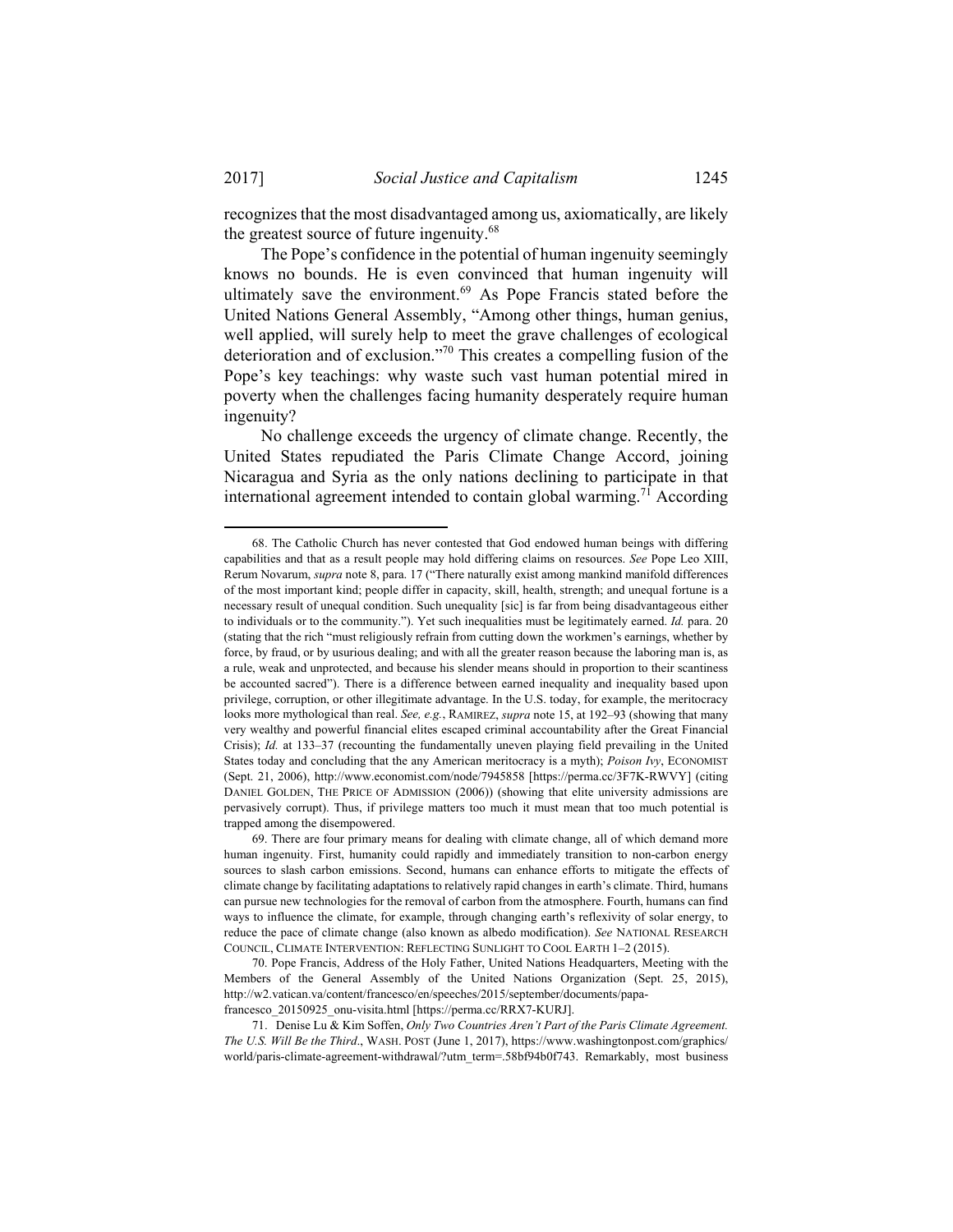to the Center for Responsive Politics the oil, gas, and coal industries provide a key source of cash funding for the politics of climate change denial.72 Further, in a study of the twenty-two senators pushing hardest for withdrawal from the Paris Accord, the Center found that those same industries had bankrolled the campaigns of those senators to the tune of  $$10,694,284.<sup>73</sup>$  Climate change denial represents the triumph of big money politics and "think tanks" over the welfare of humanity and therefore warrants the attention of spiritual leaders such as Pope Francis.<sup>74</sup>

While Pope Francis's teachings stir much controversy, the controversy ought to focus on Catholic teaching as a whole, as His Holiness simply applies those teachings to contemporary problems. Pope Leo XIII spoke of the misery of the working classes in 1891, and called on capitalists to pay laborers a living wage, and to address festering tension between laissez-faire enthusiasts on one hand and Marxists on the other.<sup>75</sup> Pope Leo also called for collective action—that is, government intervention into the economy—to resolve the pain of the working class.<sup>76</sup> Here, longstanding Catholic doctrine holds that societies should be governed in accordance with a preferential option for the poor because they likely are disadvantaged in seeking collective action to defend their rights. $77$ 

interests favored remaining in the Paris Accord. Andrew Winston*, U.S. Business Leaders Want to Stay in the Paris Climate Accord,* HARV. BUS. REV., May 31, 2017, https://hbr.org/2017/05/u-s-businessleaders-want-to-stay-in-the-paris-climate-accord.

 <sup>72.</sup> Rachel Wilson, *Oil, Gas and Coal Interests Filling Donald Trump's 'Swamp' with Cash,* CTR. FOR PUB. INTEGRITY (May 2, 2017), https://www.publicintegrity.org/2017/05/02/20848/oil-gasand-coal-interests-filling-donald-trump-s-swamp-cash.

 <sup>73.</sup> Tom McCarthy & Lauren Gambino, *The Republicans Who Urged Trump to Pull Out of Paris Deal Are Big Oil Darlings*, GUARDIAN (June 1, 2017), https://www.theguardian.com/usnews/2017/jun/01/republican-senators-paris-climate-deal-energy-donations.

<sup>74</sup>*. See, e,g.,* Jane Meyer, *In The Withdrawal From The Paris Climate Agreement, The Koch Brothers' Campaign Becomes Overt*, NEW YORKER (June 5, 2017), http://www.newyorker.com/ news/news-desk/in-the-withdrawal-from-the-paris-climate-agreement-the-koch-brothers-campaignbecomes-overt ("If there was any lingering doubt that a tiny clique of fossil-fuel barons has captured America's energy and environmental policies, it was dispelled last week, when the Trump Administration withdrew from the Paris climate accord.").

 <sup>75.</sup> Pope Leo XIII, Rerum Novarum, *supra* note 8, para. 45 ("[T]here underlies a dictate of natural justice more imperious and ancient than any bargain between man and man, namely, that wages ought not to be insufficient to support a frugal and well-behaved wage-earner."). The definition of a living wage includes that which is needed to support a laborer's family and allow the laborer to accumulate savings. *Id.*

<sup>76</sup>*. Id.* para. 32 ("[I]t lies in the power of a ruler to benefit every class in the State . . . and to promote to the utmost the interests of the poor . . . . [T]he more that is done for the benefit of the working classes by the general laws of the country, the less need will there be to seek for special means to relieve them.").

 <sup>77.</sup> Twomey, *supra* note 8, at 327 (quoting Pope John Paul II: "The Church would not be faithful to the Gospel if she were not close to the poor and if she did not defend their rights.").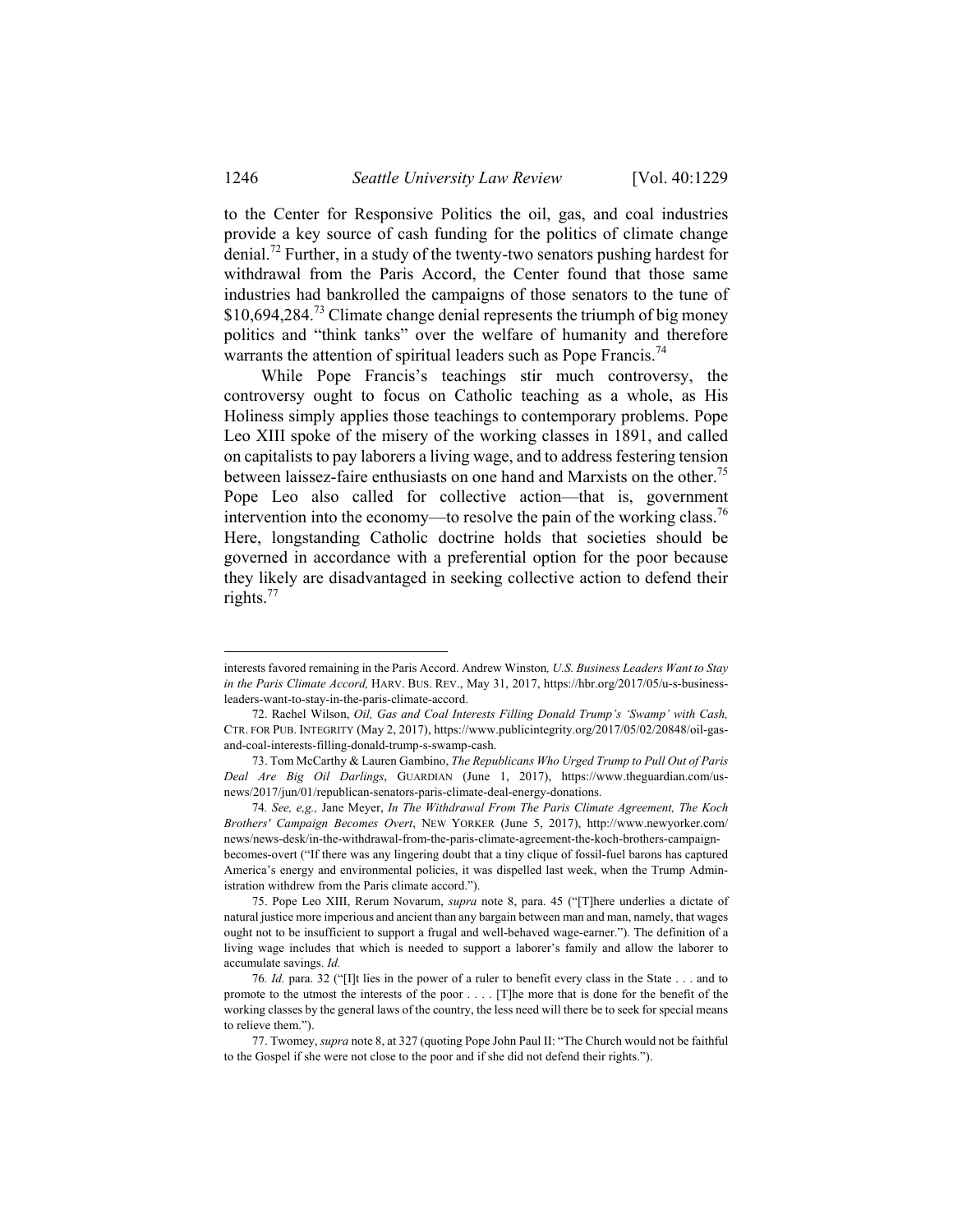Pope Francis clearly attends to the most vexing problems facing humanity in *Laudato si'* and *Evangelii Gaudium.* Moreover, His Holiness clearly sees the consequences for human life and well-being at stake in these issues. His application of Catholic social teachings to these vexing problems is tightly tethered to the teachings of other popes going back to the nineteenth century. The next Part of this Article will show that these teachings also comport with economic science.

#### II. THE TEACHINGS OF ECONOMICS ON UNFETTERED CAPITALISM

Pope Francis objects to an "economy of exclusion and inequality"<sup>78</sup> and instead argues that "equal opportunities"<sup>79</sup> are necessary to avoid exclusion and marginalization.<sup>80</sup> Separate and apart from the compelling moral dimensions of this position, this Part will show that investing in children through educational opportunities, health care, decent housing, and nutrition (in accordance with economic human rights) $81$  costs society nothing while opening opportunities for new ideas that fuel significant gains in macroeconomic growth and, ultimately, human development.<sup>82</sup> Moreover, it is human ingenuity that constantly expands the capacity of our common home to support life, and therefore building human ingenuity leads to sustainable growth. $83$  In sum, economic growth is all about new ideas, which necessarily puts human welfare front and center.<sup>84</sup>

Robert Solow won the Nobel Prize in Economics in 1987 for showing that economic growth was driven more by technological change than either capital deepening within an economy or adding more labor to an economy. $85$  Ever since, economists have strived to understand the

 <sup>78.</sup> Pope Francis, Evangelii Gaudium, *supra* note 28, para. 53.

<sup>79</sup>*. Id.* para. 59.

<sup>80</sup>*. Id.* para. 53.

 <sup>81.</sup> G.A. Res. 217 (III) A, Universal Declaration of Human Rights (Dec. 10, 1948); International Covenant on Economic, Social, and Cultural Rights, Jan. 3, 1976, 993 U.N.T.S. 3.

 <sup>82.</sup> Steven A. Ramirez, *Taking Economic Human Rights Seriously After the Debt Crisis*, 42 LOY. U. CHI. L.J. 713, 719 (2011) ("Sound human capital formation, unencumbered by privilege or lack thereof, is now identified as central to economic performance."). *See also* James J. Heckman, *China's Human Capital Investment*, 16 CHINA ECON. REV. 50, 54 (2005) ("The human capital concept recognizes that human beings are as important, if not more important, than physical capital in creating wealth.").

 <sup>83.</sup> EDWARD B. BARBIER, A GLOBAL GREEN NEW DEAL: RETHINKING THE ECONOMIC RECOVERY 4 (2010); EBAN S. GOODSTEIN, ECONOMICS AND THE ENVIRONMENT 119–21 (4th ed. 2007). "More than 200 years ago, Thomas Malthus predicted that population growth would outstrip earth's resources. History shows that Malthus simply underestimated human ingenuity." RAMIREZ, *supra* note 15, at 21 (citing JOSEPH A. SCHUMPETER, THE HISTORY OF ECONOMIC ANALYSIS 571 (1954)).

 <sup>84.</sup> Ideas are nonrivalrous in the sense that they retain value no matter how many persons use them. They cannot be consumed. RAMIREZ, *supra* note 15, at 23–24, 28.

 <sup>85.</sup> Press Release, Nobel Prize, The Sveriges Riksbank Prize in Economic Sciences in Memory of Alfred Nobel 1987 Awarded to Robert M. Solow (Oct. 21, 1987) ("Technological development will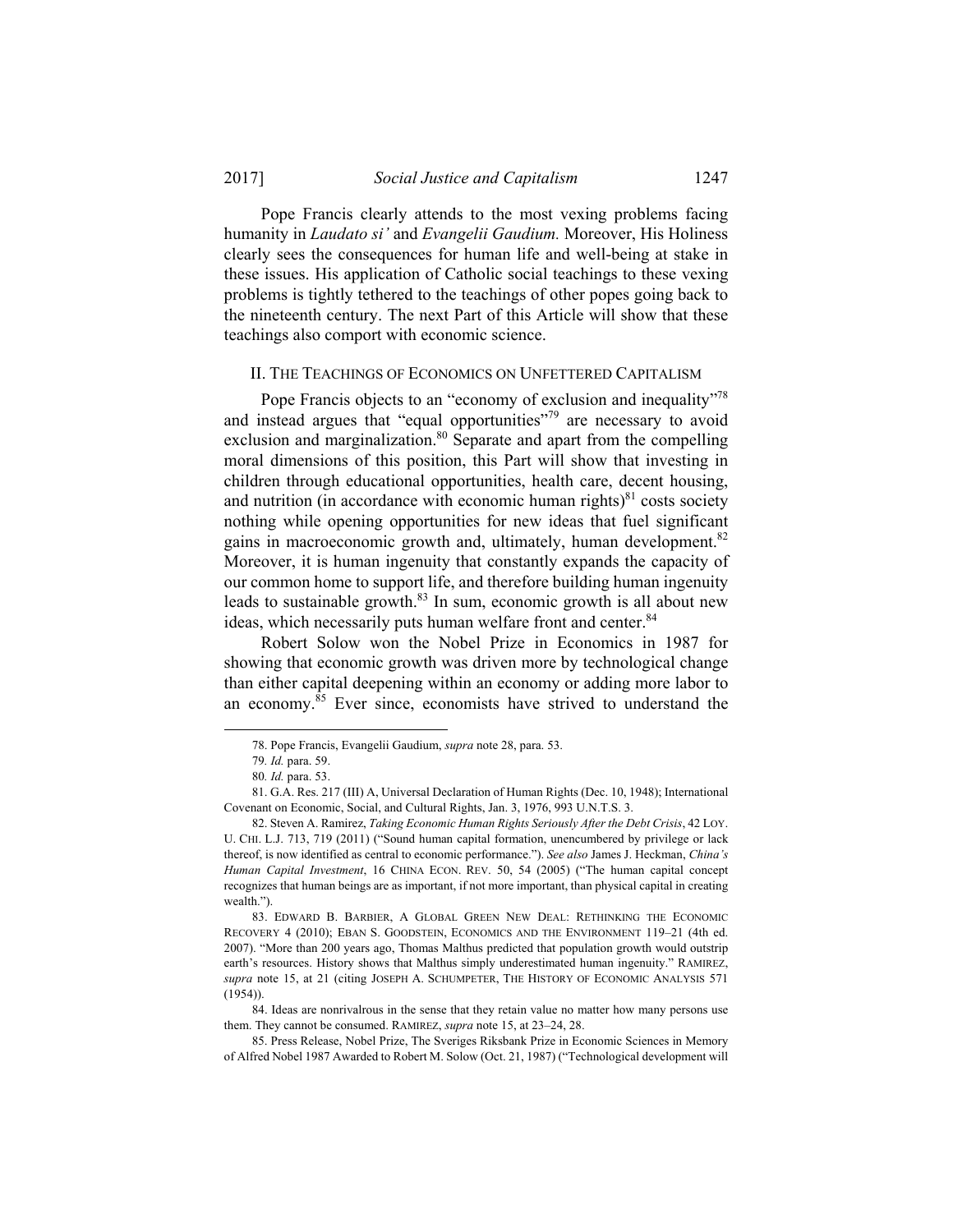dynamics of technological change and thus economic growth.<sup>86</sup> Indeed, an entire new branch of macroeconomics exists as a tribute to Solow's essential insight—endogenous growth theory.<sup>87</sup> Endogenous growth theory seeks to explain macroeconomic growth and its key insight revolves around human ingenuity, innovation, and new ideas.<sup>88</sup>

Obviously, ideas and innovation arise from uniquely human intellectual capabilities. As such, studies of economic growth focus on the role of education, skills attainment, and human capital formation as essential elements of economic growth.<sup>89</sup> Moreover, because new ideas by definition arise from an essentially "uncharted sea," both wealthy and developing societies must value each human as a potential innovator to maximize aggregate innovation.<sup>90</sup> Echoing the lessons from Pope Francis, economists recently found that widely dispersed human capital investments in less developed economies paid even higher growth dividends than highly concentrated human capital investments.<sup>91</sup> Therefore, nations should not only focus on overall investment in human

87. Paul M. Romer, *The Origins of Endogenous Growth*, 8 J. ECON. PERSP. 3, 13 (1994).

be the motor for economic growth in the long run. In Solow's model, if continuous technological progress can be assumed, growth in real incomes will be exclusively determined by technological progress.").

 <sup>86.</sup> Indeed, today economists now turn to their understanding differences in macroeconomic performance at the state level. Eric A. Hanushek et al., *Knowledge Capital and Aggregate Income Differences: Development Accounting for U.S. States*, AM. ECON. J. (forthcoming 2017) (finding that twenty percent to thirty percent of the state variation in per-capita GDP is attributable to human capital differences measured by school attainment and cognitive skills).

 <sup>88. &</sup>quot;The main engine of growth is the accumulation of human capital—of knowledge—and the main source of differences in living standards among nations is differences in human capital." Robert Lucas, *Making a Miracle*, 61 ECONOMETRICA 251, 270 (1993).

 <sup>89.</sup> Eric A. Hanushek & Ludger Woessmann, *Education and Economic Growth*, *in* 2 INT'L ENCYCLOPEDIA OF EDUC. 245–52 (2010) (finding strong evidence that cognitive skills—instead of mere years in school—are powerfully related to economic growth in the long term but that poor institutions lead to corruption and not skills attainment). Poor institutions can lead to the corruption of educational funding in favor of the rich. *See* Era Dabla-Norris & Mark Gradstein, *The Distributional Bias of Public Education: Causes and Consequences* 15 (IMF Working Paper No. 04/214, Nov. 2004), https://www.imf.org/external/pubs/ft/wp/2004/wp04214.pdf [https://perma.cc/SV9D-NDNJ] (finding that spending on education is biased towards the rich and that "weak governance leads to intensified rent-seeking over public education funds, increasing inequality, reducing social mobility, and slowing growth").

 <sup>90.</sup> RAMIREZ, *supra* note 15, at 24 (citing JOSEPH A. SCHUMPETER, CAPITALISM, SOCIALISM AND DEMOCRACY 118 (3d ed. 1950)).

 <sup>91.</sup> Nannan Yu et al., *Does Inequality in Educational Attainment Matter for China's Economic Growth?*, 41 INT'L J. EDUC. DEV. 164 (2015) (finding that dispersal of educational attainment drove higher growth in less developed provinces of China); *see also* Ampro Castello & Rafael Domenech, *Human Capital Inequality and Economic Growth: Some New Evidence*, 112 ECON. J. C187, C199 (2002) ("In short, these findings indicate that education inequality is associated with lower investment rates and, consequently, lower income growth.").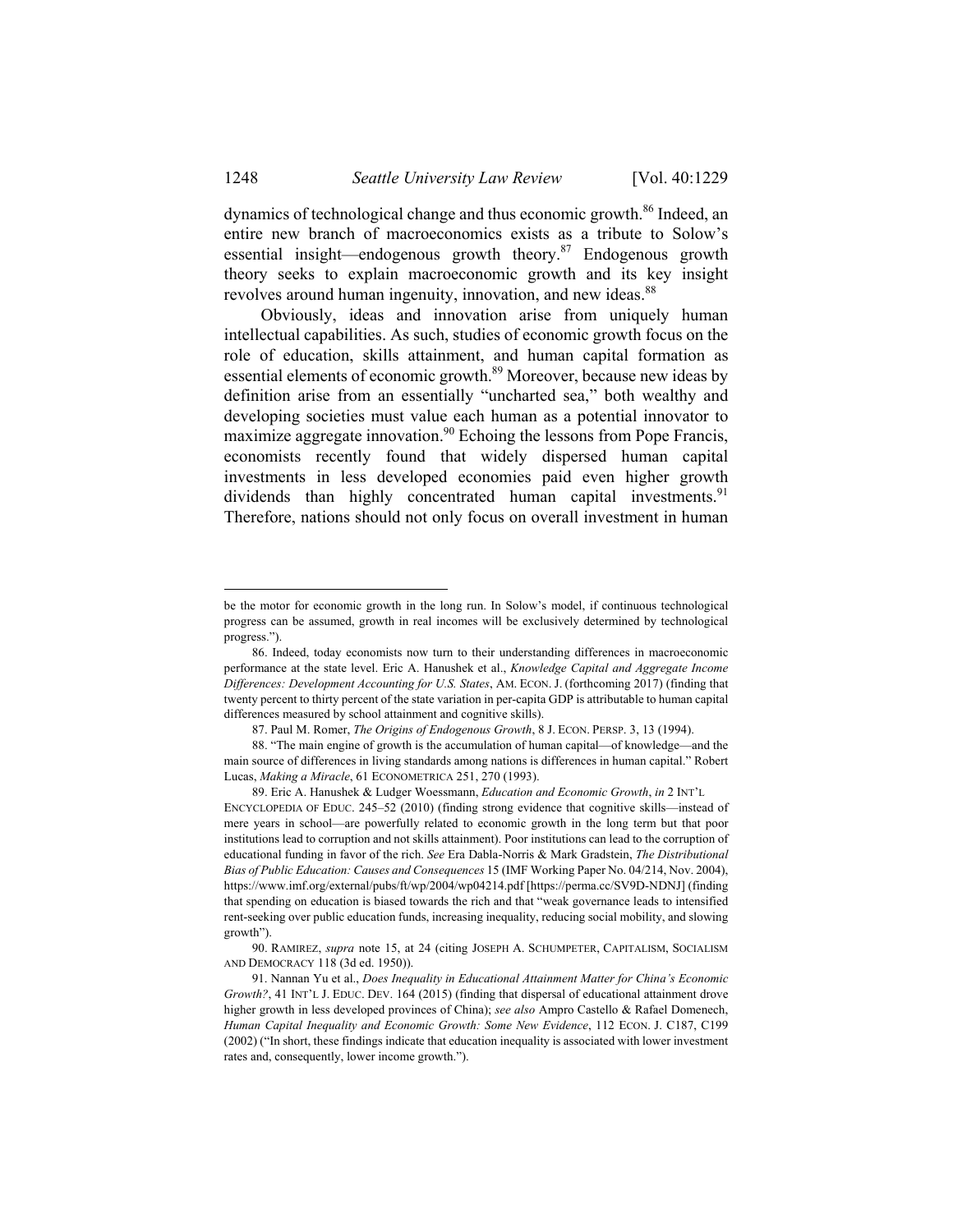capital but also see to it that human capital investments are widely dispersed throughout society to achieve maximum economic inclusivity.<sup>92</sup>

Of course, as Pope Francis recognizes, there is more to human development than education. Health care, in particular, is needed to assure that children can learn and workers can innovate and achieve top productivity.93 Empirical evidence shows that "the growth rate of per capita income is strongly and positively influenced by the stock of, and investment in, health human capital after controlling for other variables."<sup>94</sup> Child healthcare and nutrition pay hefty dividends in the form of enhanced cognition and capabilities.<sup>95</sup> Again, it appears that widely dispersed public health expenditures drive growth more than private health expenditures by wealthy persons.<sup>96</sup>

Pope Francis's focus on the harmful effects of economic inequality also rests on a solid economic foundation.<sup>97</sup> One problem with high levels of economic inequality is that it leads to a concentration of wealth in very few hands.<sup>98</sup> Decades ago, economist Mancur Olson recognized that high

 <sup>92.</sup> Jungsoo Park, *Dispersion of Human Capital and Economic Growth*, 28 J. MACROECONOMICS 520 (2006) (finding that widely dispersed human capital investment—measured based upon educational attainment—fueled economic growth in ninety-four developed and developing countries for 1960–1995).

 <sup>93.</sup> Gang Chen et al., *Health Investment and Economic Output in Regional China*, 32 CONTEMP. ECON. POL'Y 261 (2014) ("Using a 29-year (1978–2006) panel of provincial-level data from China, this article investigates the role of health capital in a human capital model of economic output. Robust evidence is found through panel . . . that health capital has a significant and positive effect on the Gross Regional Product in China[.]").

 <sup>94.</sup> Kwabena Gyimah-Brempong & Mark Wilson, *Health Human Capital and Economic Growth in Sub-Saharan African and OECD Countries*, 44 Q. REV. ECON. FIN. 296 (2004) ("Our estimates suggest that 22% and 30% of the transition growth rate of per capita income in Sub-Saharan African and OECD countries respectively, can be attributed to health.").

 <sup>95.</sup> WORLD BANK, WORLD DEVELOPMENT REPORT 2006: EQUITY AND DEVELOPMENT 11 (2005) (citing a study showing that undersized Jamaican children suffered from "lower levels of cognitive development than those of normal height," but that enhanced nutrition and mental stimulation essentially wiped out the disadvantage over twenty-four months).

 <sup>96.</sup> Nadide Sevil Halıcı-Tülüce et al., *Is Income Relevant for Health Expenditure and Economic Growth Nexus?*, 16 INT'L J. HEALTH ECON. MGMT. 23 (2016).

<sup>97</sup>*. See* Steven A. Ramirez, *Endogenous Growth Theory, Status Quo Efficiency and Globalization*, 17 BERKELEY LA RAZA L.J. 1, 7 (2006) ("Nations that build human capital, reduce economically corrosive inequality, and build institutions to support the exploitation of human ingenuity, outgrow those that neglect these props to free market capitalism."); Steven A. Ramirez, *Bearing the Costs of Racial Inequality: Brown and the Myth of the Equality/Efficiency Trade-Off*, 44 WASHBURN L.J. 87, 87–88 (2004) (citing Phillipe Aghion et al., 37 J. ECON. LIT. 1615, 1615 (1999) ("[T]he view that inequality is growth-enhancing has been further challenged by a number of empirical studies, often based on cross-country regressions of GDP growth on income inequality. They all find a negative correlation between the average rate of growth and a number of measures of inequality.")) ("[T]here is a growing body of economic science that looks beyond mere market theory to clarify the endogenous factors associated with growth; economists pursuing endogenous growth theory have increasingly shown that inequality threatens growth and stability.").

 <sup>98.</sup> Indeed, recent economic learning suggests that economic inequality can operate in a runaway fashion unless disrupted by law. THOMAS PIKETTY, CAPITAL IN THE 21ST CENTURY 1 (2014).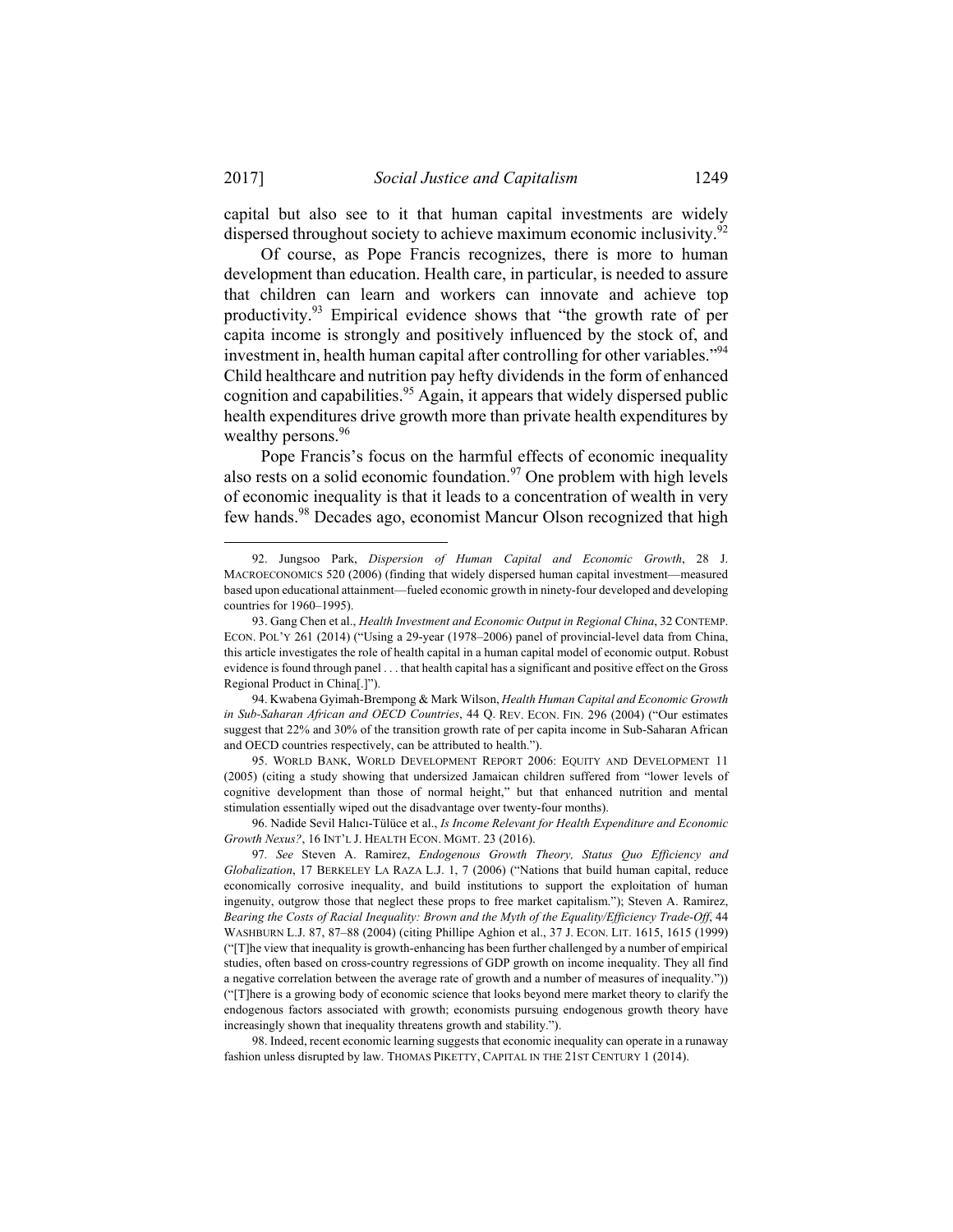economic inequality led to a breakdown in the rule of law as concentrated wealth wielded excessive influence over law and regulation for their own benefit at the expense of more diffused groups.<sup>99</sup> That result has long been viewed by economists as harmful to the rule of law and conducive to corruption; elites use their economic power to entrench themselves and their progeny at the apex of an economy through legal and regulatory subversion.<sup>100</sup> Since then economists have empirically proven this very dynamic in the context of the fall of communist Europe and during the Gilded Age in the United States.<sup>101</sup>

In fact, the Great Financial Crisis provides a textbook example of the macroeconomic carnage that occurs when too much wealth is concentrated in too few hands, as "[e]lite influence supplanted the rule of law and secured irrational indulgences."<sup>102</sup> High economic inequality leads to more corruption, $103$  as well as creating opportunities for entry into lucrative social networks that facilitate the cultural capture of governing elites.<sup>104</sup> In short, high economic inequality will lead to growth-delaying elites focused more on rigging the system in their favor than on assuring that society achieves widely distributed macroeconomic growth.<sup>105</sup>

 103. ERIC M. USLANER, CORRUPTION, INEQUALITY, AND THE RULE OF LAW: THE BULGING POCKET MAKES THE EASY LIFE 26–31 (2010) (finding that high inequality leads to greater corruption and threatens to lead to an inequality trap unless disrupted by universal social welfare programs and universal education).

104. As James Kwak highlights:

 <sup>99.</sup> MANCUR OLSON, THE LOGIC OF COLLECTIVE ACTION: PUBLIC GOODS AND THE THEORY OF GROUPS 2, 11, 165 (rev. ed. 1971) (stating that diffused interest groups will not organize to influence public goods like law because rational actors will instead assume that they can free ride on the efforts of others).

 <sup>100.</sup> Edward Glaeser et al., *The Injustice of Inequality*, 50 J. MONETARY ECON. 199, 200 (2003) ("[I]f political and regulatory institutions can be moved by wealth or influence, they will favor the established, not the efficient.").

<sup>101</sup>*. Id.* (finding that the Gilded Age in the United States and the transition economies of the Eastern Bloc featured high economic inequality and an accompanying erosion in the rule of law).

 <sup>102.</sup> RAMIREZ, *supra* note 15, at 5.

<sup>[</sup>C]ultural capture may simply be harder than traditional capture to protect against. In the traditional capture model, a regulator who sides with one interest group out of self-interest would still accept a better offer from another interest group. When groups or ideas attain prestige of their own, however, and when people identify with groups or adopt ideas in part because of the status they confer, it is considerably harder for those people to identify the sources of their choices. Those choices become sticky and are not vulnerable either to a higher offer or to rational argument about the public interest. And so, although cultural capture may be less reliable than the traditional kind, it can also provide a long-term source of advantage for regulated industries that are able to mobilize it.

James Kwak, *Cultural Capture and the Financial Crisis*, *in* PREVENTING REGULATORY CAPTURE: SPECIAL INTEREST INFLUENCE AND HOW TO LIMIT IT 71, 98 (David Carpenter & David A. Moss eds., 2013).

 <sup>105.</sup> Daren Acemoglu & James A. Robinson, *Economic Backwardness in Political Perspective*, 100 AM. POL. SCI. REV. 115 (2006) (arguing that elites will oppose technological change and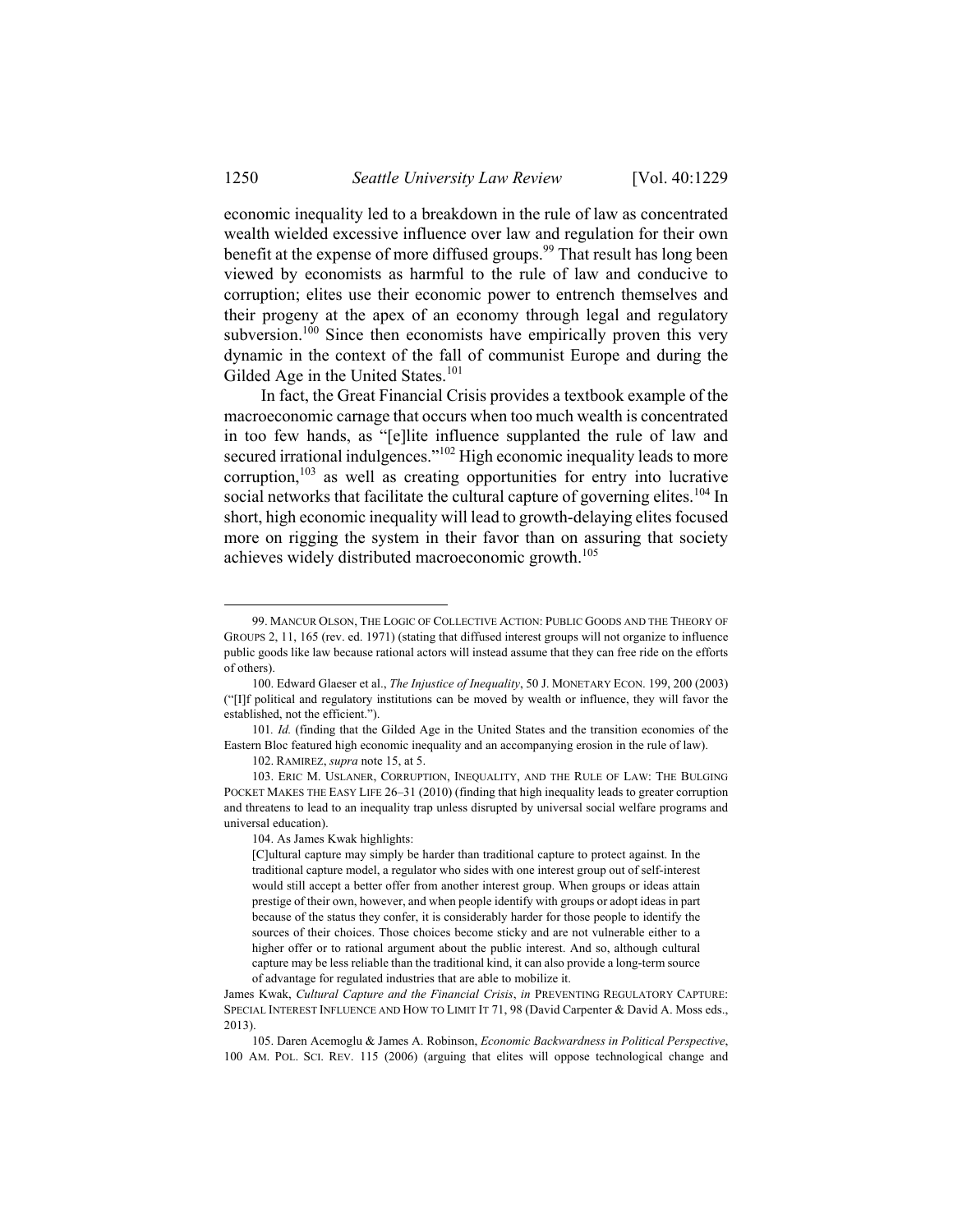Thus, economists also lend great support to the concerns of Pope Francis regarding the pernicious effects of high inequality on the rule of law and to the problem of climate change in particular. Other scholars applied this economic science to the Great Financial Crisis.<sup>106</sup> The basic problem is a small number of powerful individuals imposing massive costs on the less powerful and society in general (mounting to trillions) while pocketing windfall compensation payments (perhaps just a few billion).<sup>107</sup> Pope Francis innovatively applies this reality to the issue of global warming.<sup>108</sup> The reality driving global warming denials is the raw profitability of selling underpriced carbon-based fuels.<sup>109</sup>

This narrative matches the approach of the World Bank to facilitating economic growth and development.<sup>110</sup> The World Bank occupies a key position in the global economy as guarantor of global economic growth and development.<sup>111</sup> The victorious powers of the West established the World Bank to help revive the global economy from the ashes of World War II.<sup>112</sup> The World Bank takes a strong stance in favor of level playing fields and against unearned privilege.<sup>113</sup> It, like Pope Francis, speaks

1

Pope Francis, Laudato Si', *supra* note 27, para. 49.

109*. See* Bradley Olson et al., *Oil, Coal Seen as Winners With Donald Trump Victory*, WALL ST. J. (Nov. 9, 2016), https://www.wsj.com/articles/oil-coal-seen-as-winners-with-trump-victory-1478693338 [https://perma.cc/36YA-6N4X] (reporting that "Donald Trump's surprise victory fanned expectations in the energy industry that he would clear the path for new pipelines, end U.S. participation in global climate change pacts and undo environmental regulations to boost American coal mining" and "that the president-elect would roll back years of Obama administration policies buoyed investors in fossil fuels companies Wednesday—while sending shares of top wind and solar power firms tumbling").

110*. See generally* Ramirez, *supra* note 78, at 714.

 111. *See generally* Steven A. Ramirez, *American Corporate Governance and Globalization*, 18 BERKELEY LA RAZA L.J. 47 (2007).

economic development when their incumbency advantages are threatened and finding historical evidence in support of this dynamic).

 <sup>106.</sup> RAMIREZ, *supra* note 15, at 35–38.

<sup>107</sup>*. Id.* at xiv.

 <sup>108.</sup> As Pope Francis puts it:

<sup>[</sup>M]any professionals, opinion makers, communications media and centres of power, being located in affluent urban areas, are far removed from the poor, with little direct contact with their problems. They live and reason from the comfortable position of a high level of development and a quality of life well beyond the reach of the majority of the world's population. This lack of physical contact and encounter, encouraged at times by the disintegration of our cities, can lead to a numbing of conscience and to tendentious analyses which neglect parts of reality. At times this attitude exists side by side with a "green" rhetoric. Today, however, we have to realize that a true ecological approach *always* becomes a social approach; it must integrate questions of justice in debates on the environment, so as to hear *both the cry of the earth and the cry of the poor*.

<sup>112</sup>*. Id.* at 60–62.

 <sup>113.</sup> WORLD BANK, *supra* note 91, at 2 ("Institutions and policies that promote a level playing field—where all members have similar chances to be socially active, politically influential, and economically productive—contribute to sustainable growth and development."); *id.* at 11 ("Actions to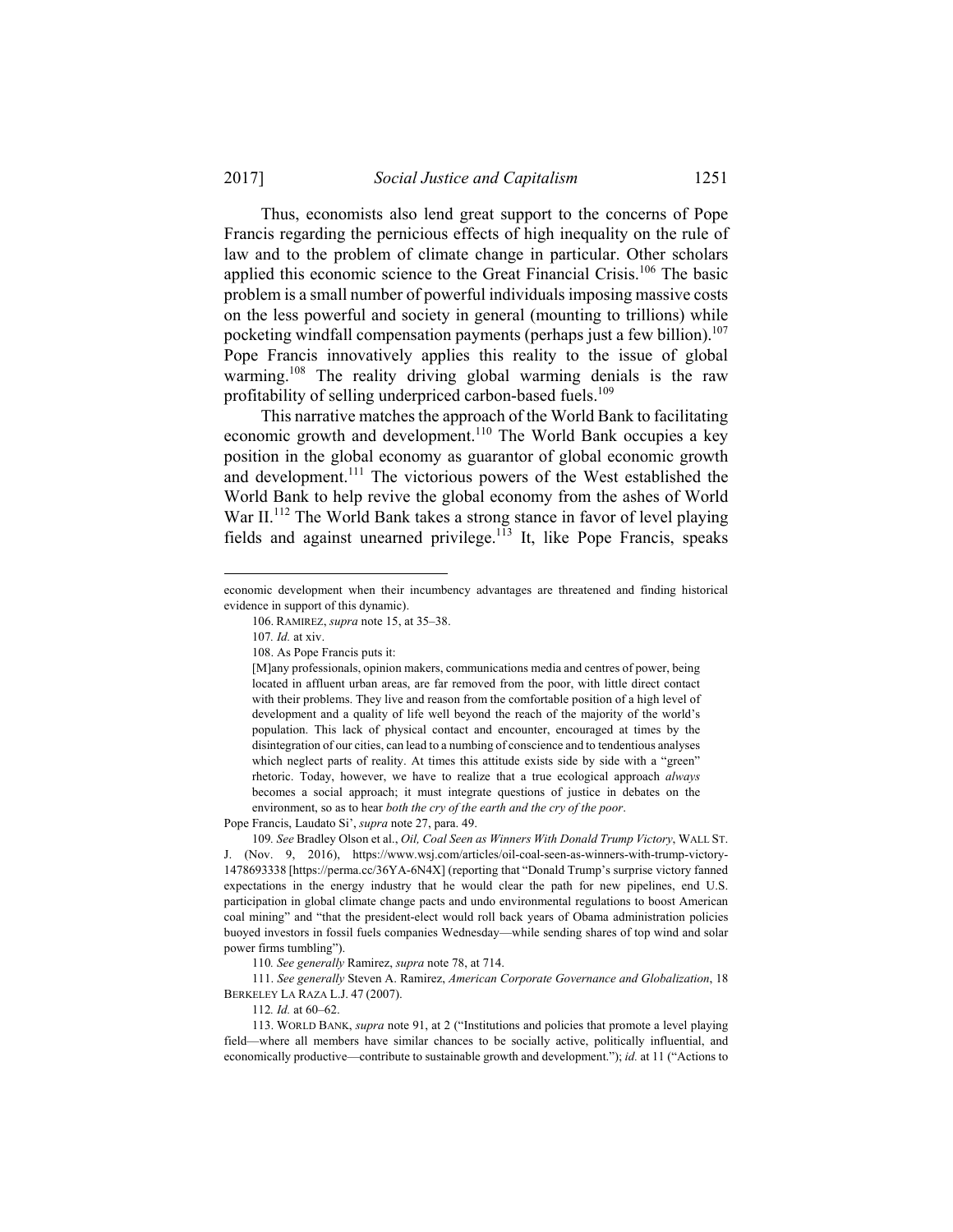against high economic inequality and corruption.<sup>114</sup> The World Bank recognizes that high inequality leads to a breakdown in the rule of law, as elites seek to entrench themselves rather than compete against potential economic rivals.115 Finally, the Bank views poverty, particularly childhood poverty, as suspect and economically dangerous and not like an immutable characteristic of capitalism or in any way "normal."<sup>116</sup>

Economic science also supports the attainability of Pope Francis's vision of a more inclusive and sustainable economy with lower inequality. Authoritative voices recognize that a carbon tax, for example, could be structured in a way that both lowers carbon emissions and reduces poverty.117 High economic inequality harms macroeconomic performance and human development, meaning that the Pope's vision is fundamentally sound in terms of growth and important metrics of well-being.<sup>118</sup> Thus, a more socially just economy actually supports sustainable macroeconomic performance.<sup>119</sup>

Such a sound system of capitalism also benefits from maximum political sustainability. When economic output sputters or is distributed in accordance with perceptions of a high degree of unfairness, then extremism from either the far right or far left gains traction and commitment to free markets, private property, and freedom of contract wanes in favor of statism.<sup>120</sup> Thus, true capitalists, with full view of historic realities, should welcome the message of Pope Francis.<sup>121</sup>

equalize opportunities in formal education need to ensure that all children have acquire at least a basic level of skills necessary to participate in society and today's global economy.").

<sup>114</sup>*. Id.* at 7–9 (finding that "[w]ith imperfect markets, inequalities in power and wealth translate into unequal opportunities, leading to wasted productive potential and to an inefficient allocation of resources" and "economic and political inequalities are associated with impaired institutional development").

<sup>115</sup>*. Id.* at 2 ("[W]hen budgetary allocations benefit mainly the politically influential, and when the distribution of public services favors the wealthy, both the middle and poorer groups end up with unexploited talent. Society, as a whole, is then likely to be more inefficient and to miss out on opportunities for innovation and investment.").

<sup>116</sup>*. Id.* at 11 ("Evidence supports the view that investing in early childhood has large impacts on children's health and readiness to learn and can bring important economic returns later in life often greater than investments in formal education and training.").

<sup>117</sup>*. See* sources cited *supra*, notes 16, 18. *See also* Erwin L. Corong, *Tariff Reductions, Carbon Emissions, and Poverty: An Economy-Wide Assessment of the Philippines*, 25 ASEAN ECON. BULL. 21 (2008) (showing "that carbon taxes not only compensate for the foregone tariff revenue, but also reduce poverty and increase welfare whenever the generated carbon tax revenue is used to reduce income taxes").

 <sup>118.</sup> Ramirez, *supra* note 10, at 216–18.

<sup>119</sup>*. Id.*

 <sup>120.</sup> BENJAMIN M. FRIEDMAN, THE MORAL CONSEQUENCES OF ECONOMIC GROWTH 4–15 (2005).

 <sup>121.</sup> Steven A. Ramirez, *The Law and Macroeconomics of the New Deal at 70*, 62 MD. L. REV. 525–27 (2003).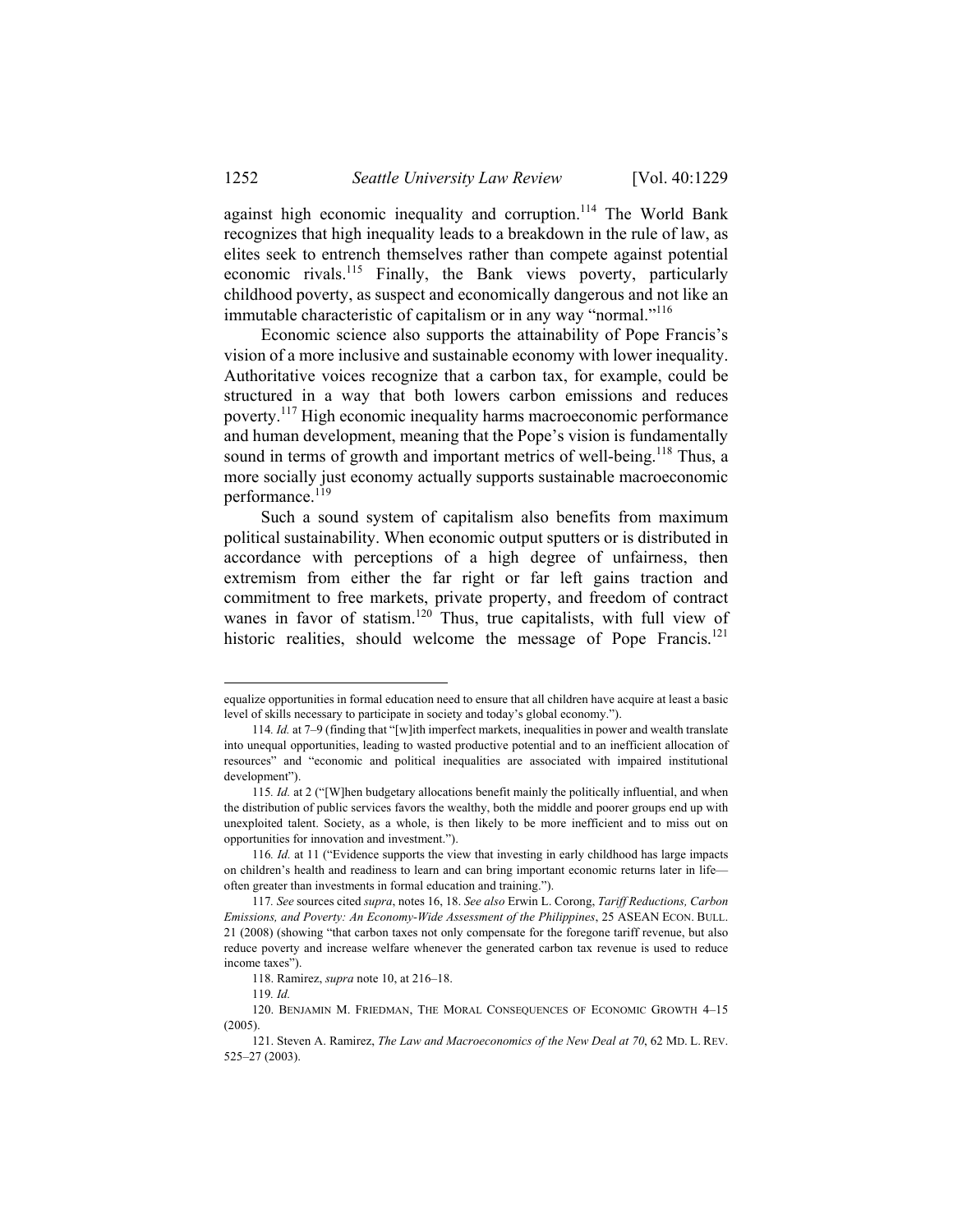Otherwise they compromise the viability of the very system they claim to favor.

The distance between Pope Francis, The World Bank (a bastion of capitalism), and the best learning from economics on growth and development disappears upon a careful reading. Suspicion of privilege, poverty (especially childhood poverty), power, and growth-retarding elites reigns in the pronouncements of all three sources.122 Indeed, the Pope even echoes Adam Smith, the misappropriated patron saint of laissez-faire.<sup>123</sup> The best learning available fully supports the teachings of Pope Francis.<sup>124</sup>

In the next Part, this Article explores whether the above theory and empirical learning captures reality. Specifically using childhood poverty as a proxy for inclusive versus exclusive capitalism, the next Part of the Article will test childhood poverty against inequality-adjusted human development. Any guesses on whether high levels of childhood poverty are economically healthy?

123*.* SMITH, *supra* note 21.

 <sup>122.</sup> The Pontiff's teachings on inclusive capitalism also accord with The Commission on Growth and Development. This commission included policymakers and economists from around the world and sought to create a synthesis of the best learning on economic growth and superior human well-being outcomes for humanity. Two Noble laureates, including Michael Spence (the Chair of the commission), helped guide the work of the commission. THE COMMISSION ON GROWTH AND DEVELOPMENT, THE GROWTH REPORT: STRATEGIES FOR SUSTAINED GROWTH AND INCLUSIVE DEVELOPMENT 1–5 (2008) (finding that nations achieve high growth through "impressive rates of public investment—in infrastructure, education, and health. Far from crowding out private investment, this spending crowds it in. It paves the way for new industries to emerge and raises the return to any private venture that benefits from healthy, educated workers, passable roads, and reliable electricity.") [hereinafter SPENCE COMMISSION]. Echoing Pope Francis, the commission found that nations must secure "equality of opportunity" and contain economic inequality. The commission even voiced concerns that high inequality can lead to violence and divisive politics that can harm growth. *Id.* at 7. "Inequality of opportunity . . . can be toxic. . . . especially . . . if opportunities are systematically denied to a group due to its ethnicity, religion, caste, or gender." *Id.* at 62.

 <sup>124.</sup> For example, science fully vindicates the Pope's position that global warming demands a global solution:

More generally, if local sea level rise is the problem in a given city, then reducing that city's emissions is an ineffective policy mechanism for dealing with it. Budgets being limited, the city might be better off building barrier walls and drainage systems. On the other hand, if global emissions reduction is the goal, then cities are an inefficient policy platform for achieving it. Consequently, national policy that relies on subnational governments will likely fail to meet national pledges to global mitigation goals, because those goals will be displaced by increasingly urgent local adaptation needs. This is not a call for first-world cities to save themselves by abandoning mitigation for adaptation; rather, the conflicting pressures on local governments show that collective solutions based on national (and potentially global) policies are needed to adequately limit global emissions. Efforts by cities and other subnational governments will not be enough.

Mark Alan Hughes et al., *Cities Can't Lead on Climate Change Mitigation*, BULL. ATOMIC SCIENTISTS (Feb. 28, 2017), http://thebulletin.org/cities-cant-lead-climate-change-mitigation10547 [https://perma.cc/GK6U-8HJ9].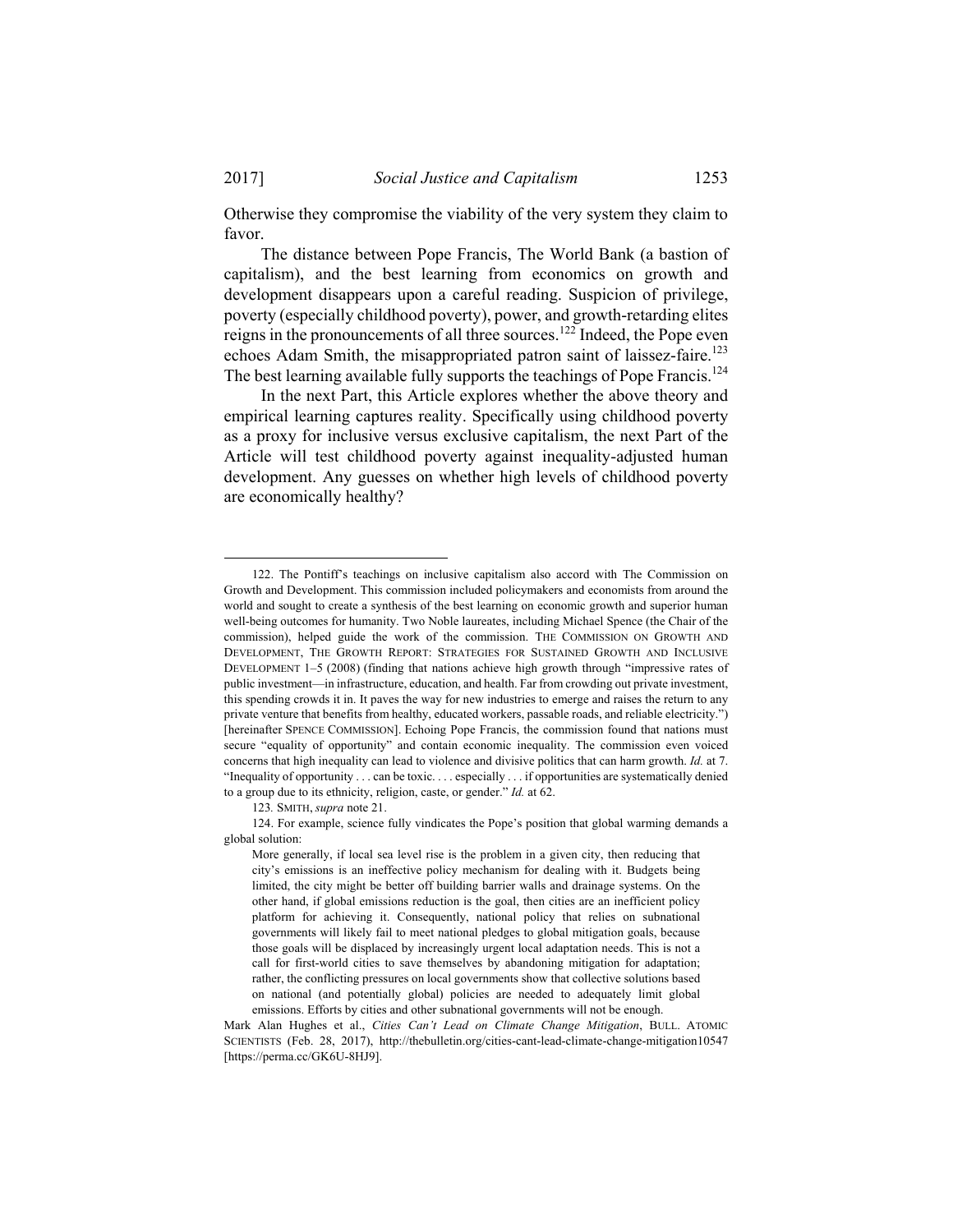#### III. THE ECONOMIC REALITY OF SOCIALLY JUST SYSTEMS

Inclusive systems of capitalism (the concept consistently used by Pope Francis) that tend towards equal opportunity and less economic inequality typically deliver superior inequality-adjusted human development outcomes.<sup>125</sup> Thus, for example, one sound measure of social justice and inclusion is childhood poverty and well-being.<sup>126</sup> A society that fails to provide a decent life and economic opportunity for each of its children is both morally and economically backwards.<sup>127</sup> This measure, from a social justice perspective, rests on the fact that children subjected to poverty cannot possibly bear any moral blame for their predicament.<sup>128</sup> Further, to the extent poverty (and wealth) persists across generations, it suggests real problems with the degree of equal opportunity available within societies.<sup>129</sup> If each child within a society lives well and enjoys meaningful opportunities for educational advancement, then such a

128. As stated by UNICEF:

 <sup>125.</sup> Ramirez, *supra* note 10, at 216–18.

 <sup>126.</sup> The United States fails miserably to adequately provide for its children of color, allowing festering racial hierarchy to relegate nearly forty percent of its African American children to swelter in poverty and over thirty percent of its Latino/a children. Eileen Patten & Jens Manuel Krogstad, *Black Child Poverty Rate Holds Steady, Even as Other Groups See Declines*, PEW RES. CTR. (July 14, 2015) http://www.pewresearch.org/fact-tank/2015/07/14/black-child-poverty-rate-holds-steadyeven-as-other-groups-see-declines/ [https://perma.cc/YX2B-2MG8].

 <sup>127.</sup> Indeed, care for children constitutes a human rights obligation. "In all actions concerning children, whether undertaken by public or private social welfare institutions, courts of law, administrative authorities or legislative bodies, the best interests of the child shall be a primary consideration." United Nations Convention on the Rights of the Child, Art. 3, Nov. 20, 1989, 1577 U.N.T.S. 3 (entered into force Sept. 2, 1990) (ratified by every nation except the United States and Somalia). *The Commission on Growth and Development* found that childhood poverty impedes economic performance. SPENCE COMMISSION, *supra* note 118, at 6 ("[I]f children are undernourished in the womb or in infancy, their cognitive development can be permanently impaired. This reduces their productivity and their ability to benefit from an education.").

Questions of fairness and social justice have a special resonance when inequalities among children, rather than adults, are the focus of attention. Social inequalities among adults may be justifiable if they have arisen through fair competition and under conditions of equality of opportunity. But when it comes to children, the social and economic circumstances they face are beyond their control, and so differences in merit cannot reasonably be advanced as justification for inequalities among them. In addition, few dispute that childhood experiences have a profound effect not only on children's current lives, but also on their future opportunities and prospects. Likewise, social and economic disadvantages in early life increase the risk of having lower earnings, lower standards of health and lower skills in adulthood. This in turn can perpetuate disadvantage across generations. None of this is the fault of the child.

UNICEF, FAIRNESS FOR CHILDREN: A LEAGUE TABLE OF INEQUALITY IN CHILD WELL-BEING IN RICH COUNTRIES 2 (2016), https://www.unicef-irc.org/publications/pdf/RC13\_eng.pdf [https://perma.cc/6S8W-2MMF] [hereinafter FAIRNESS FOR CHILDREN 2016].

 <sup>129.</sup> Mobility in the United States, for example, is very low relative to the rest of the developed world and relative to its own history, suggesting less a competitive meritocracy than severe elite entrenchment. *See generally* THOMAS M. SHAPIRO, TOXIC INEQUALITY: HOW AMERICA'S WEALTH GAP DESTROYS MOBILITY, DEEPENS THE RACIAL DIVIDE, AND THREATENS OUR FUTURE (2017).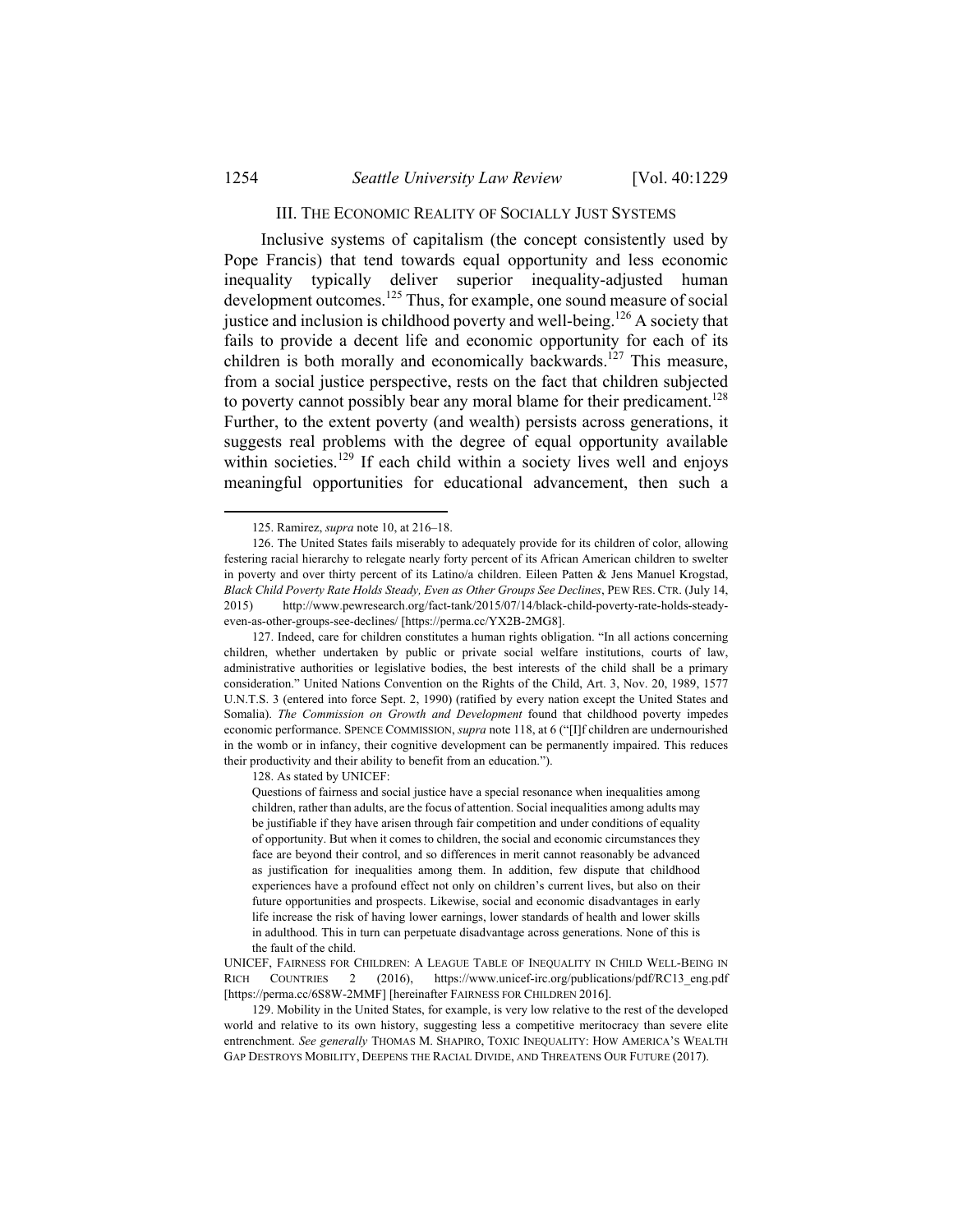society will likely create more innovations than other societies; on the other hand, children living in poverty suffer diminished social and economic opportunities in a way that will invariably harm economic outcomes and human development.<sup>130</sup>

There is very wide variation among countries with respect to child poverty and well-being, even among developed nations. Thus, in Switzerland childhood deprivation affects only four percent of all children.131 Meanwhile, in Bulgaria, about fifty percent of children live in deprived households.<sup>132</sup> This variation permits a test of a fundamental thesis of this Article: using measures of childhood poverty and deprivation as a proxy for an inclusive capitalism, can differences in inequality-adjusted human development be correlated with differences in child well-being across nations?

Indeed, they can. Thus, Switzerland as a society provides for the well-being of their children better than any other nation in the world in terms of child deprivation.<sup>133</sup> Switzerland also sports a very high inequality-adjusted human development index.<sup>134</sup> In fact, only two nations outperform Switzerland in the Inequality-adjusted Human Development Index (IHDI) for 2015: Norway and the Netherlands.<sup>135</sup> They also hold enviable scores in taking care of their children: Norway ranks very close to the leader (Switzerland) and the Netherlands is just a small degree behind Norway.<sup>136</sup> Thus, the top three nations in IHDI (that is, the nations that provide the highest level of human development to its citizens) also do a remarkably good job of investing in their economic future—their children.<sup>137</sup> While the correlation is not perfect, there is powerful evidence that those nations that take care of their children also tend to deliver very high levels of inequality-adjusted human development.

On the flip side, the United States illustrates the same point: nations that allow their children to wallow in deprivation do not perform well in delivering the great mass of their people an advanced standard of living

 <sup>130</sup>*. Id.* 

 <sup>131.</sup> UNICEF, FAIRNESS FOR CHILDREN: A LEAGUE TABLE OF INEQUALITY IN CHILD WELL-BEING IN RICH COUNTRIES 17 (2011) [hereinafter FAIRNESS FOR CHILDREN 2011].

<sup>132</sup>*. Id.*

 <sup>133.</sup> FAIRNESS FOR CHILDREN 2016, *supra* note 124, at 17. Note that Switzerland, Norway, Sweden, and the Netherlands are among the top five scores for child deprivation for all children but other nations may have tied scores with those nations. *Id.*

 <sup>134.</sup> UNITED NATIONS DEVELOPMENT PROGRAMME: HUMAN DEVELOPMENT REPORT 2015: WORK FOR HUMAN DEVELOPMENT 216 (2015) [hereinafter IHDI RANKING] http://hdr.undp.org/sites/default/files/2015\_human\_development\_report\_0.pdf [https://perma.cc/6PZE-4DNP] (showing Switzerland as the third highest nation in the world in terms

of IHDI).

<sup>135</sup>*. Id.*

 <sup>136.</sup> FAIRNESS FOR CHILDREN 2016, *supra* note 124, at 17.

 <sup>137.</sup> IHDI RANKING, *supra* note 130, at 216.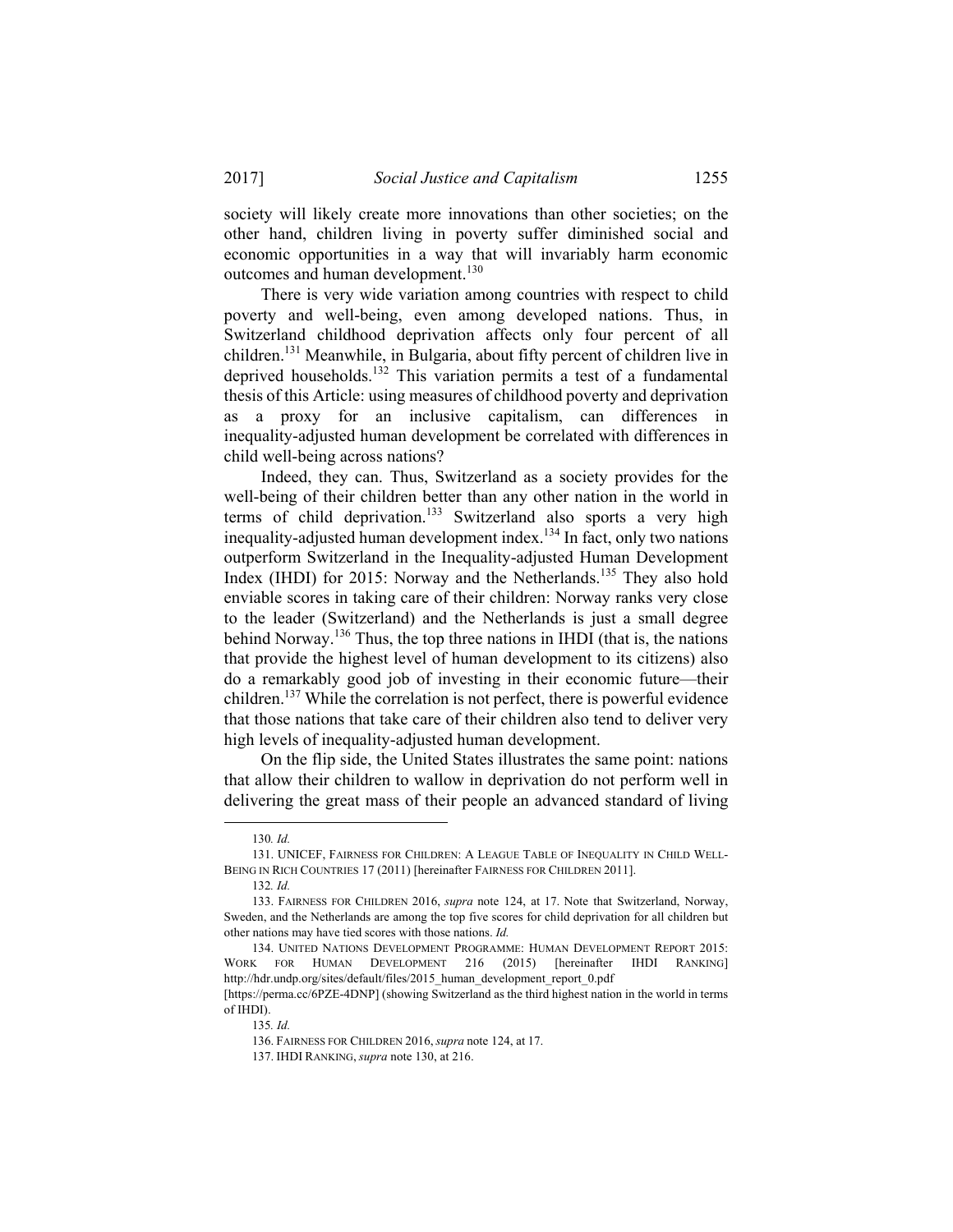when measured in terms of IHDI.<sup>138</sup> The United States holds a middling position at best in terms of giving its people a broad degree of prosperity, education, and longevity—ranking twenty-eighth in the world in providing a broadly available and high standard of living.139 Investment in children is the most important investment a society can make because ideas drive growth and once poverty destroys human potential the loss can become a permanent drag on growth. $140$ 

In fact, in terms of all possible human capital investments, investments in early childhood development programs boast the highest rates of returns. According to economist and Nobel laureate James J. Heckman: "Investing in disadvantaged young children is a rare public policy initiative that promotes fairness and social justice and at the same time promotes productivity in the economy and in society at large."<sup>141</sup> Furthermore, "[e]arly interventions targeted toward disadvantaged children have much higher returns than later interventions such as reduced pupil-teacher ratios, public job training, convict rehabilitation programs, tuition subsidies, or expenditure on police."<sup>142</sup> While all such human capital investments pay more than their cost investing in the most socioeconomically disadvantaged children holds the highest degree of economic benefits.143 Given the economics of such investments in the disempowered, one can only wonder why so much of the world ignores the Pope's injunctions against childhood poverty.<sup>144</sup>

 <sup>138.</sup> In a broad-based measure of child wellbeing, the U.S. ranked eighteenth in terms of delivering broad-based quality of life outcomes. FAIRNESS FOR CHILDREN 2016,*supra* note 124, at 12.

 <sup>139.</sup> IHDI RANKING, *supra* note 130, at 216.

 <sup>140. &</sup>quot;The timing of education spending matters as well as the amount. Investments in early childhood raise the returns to investments later in life—children must learn how to learn. If they do not, they may never regain the lost ground, leaving a society sapped of potential and scarred by inequality." SPENCE COMMISSION, *supra* note 118, at 38.

 <sup>141.</sup> James J. Heckman, *Skill Formation and the Economics of Investing in Disadvantaged Children*, 312 SCIENCE 1900, 1902 (2006).

<sup>142</sup>*. Id.*

<sup>143</sup>*. Id.* ("Although investments in older disadvantaged individuals realize relatively less return overall, such investments are still clearly beneficial. Indeed, the advantages gained from effective early interventions are sustained best when they are followed by continued high-quality learning experiences.").

<sup>144</sup>*. See, e.g.*, Pope Francis, Address of His Holiness Pope Francis To the Executive Board of World Food Programme (June 13, 2016), http://w2.vatican.va/content/francesco/en/ speeches/2016/june/documents/papa-francesco\_20160613\_sede-programma-alimentare-

mondiale.html [https://perma.cc/6SH6-GQ4T] ("We need to 'de-naturalize' extreme poverty, to stop seeing it as a statistic rather than a reality. Why? Because poverty has a face! It has the face of a child; it has the face of a family; it has the face of people, young and old."); Pope Francis, Homily of His Holiness Pope Francis, Solemnity of the Nativity of the Lord (Dec. 24, 2016), https://w2.vatican.va/content/francesco/en/homilies/2016/documents/papa-francesco\_20161224\_

omelia-natale.html [https://perma.cc/38UP-39RM] ( "Let us allow the Child in the manger to challenge us, but let us also be challenged by all those children in today's world who are lying not in a crib, caressed with affection by their mothers and fathers, but in squalid 'mangers that devour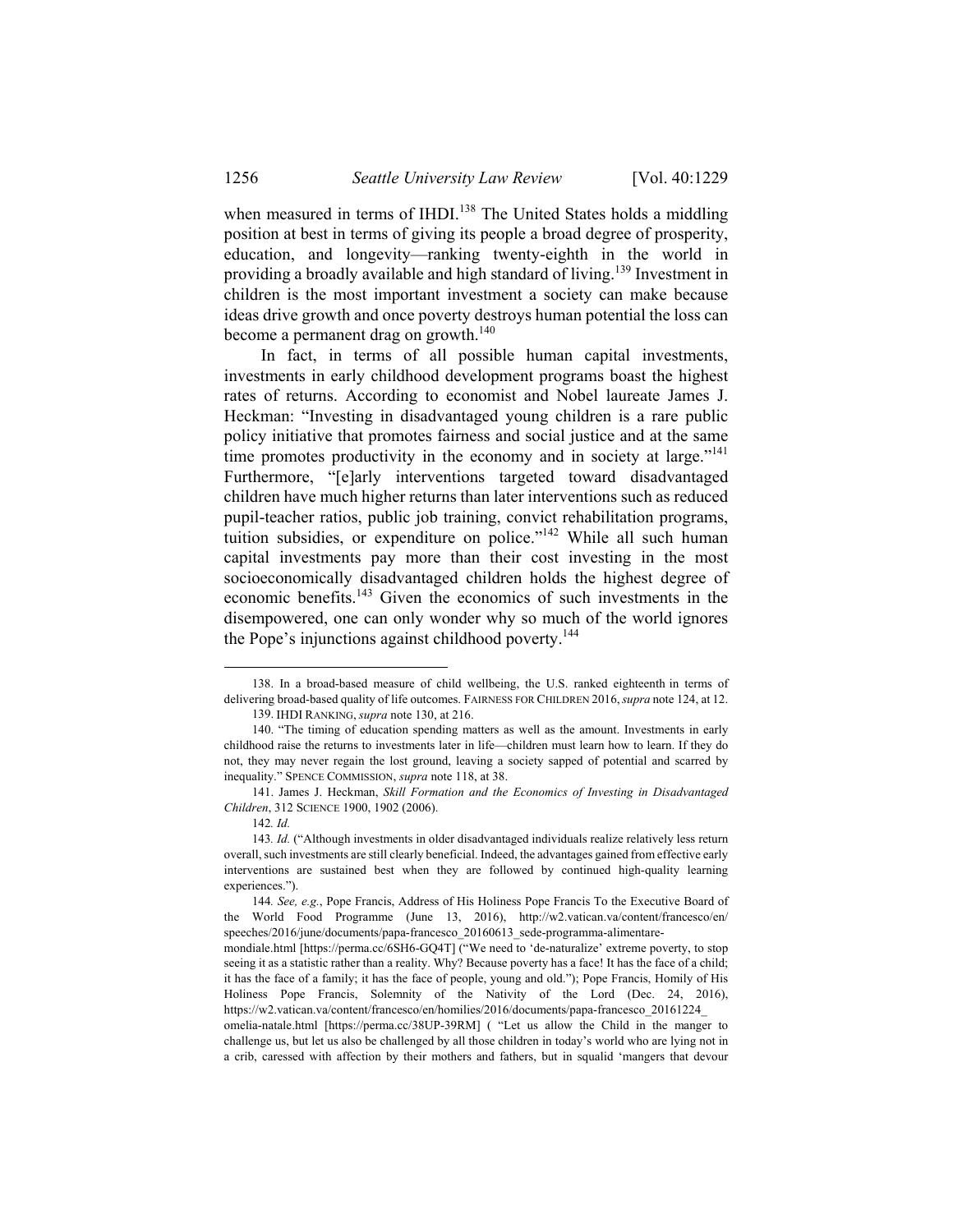1

The bottom line is that, tested against the quality of human development on a widely dispersed basis, it simply does not make sense to tolerate childhood deprivation and poverty. Children living and raised in poverty cannot be productive workers and cannot be expected to innovate as required for economic growth.<sup>145</sup> Yet, in an economy marred by high inequality and the use of power for profit and plunder,  $146$  one would expect the most disempowered to suffer the greatest disadvantage.<sup>147</sup> As economist and Nobel laureate Angus Deaton stated: "Income inequality is rising rapidly in many rich countries and in many poor countries. In many places, the benefits of economic growth are accruing to a tiny minority who are already greatly advantaged."<sup>148</sup>

The economic exclusion implicit in childhood poverty drags down economic growth in a particularly immoral and economically corrosive way.149 Estimates suggest a total macroeconomic cost exceeding a half of a trillion dollars per annum in the U.S. alone.<sup>150</sup> These costs arise from impaired productivity, crime, and healthcare.<sup>151</sup> "In a nation where equal opportunity is a widely accepted goal for public policy, inequities associated with children growing up in poverty are troubling."152

dignity . . . .' Let us allow ourselves to be challenged by those children who are not allowed to be born, by those who cry because no one relieves their hunger, by those who hold in their hands not toys, but weapons."); *see also* Pope Francis, Evangelii Gaudium, *supra* note 28, para. 197 ("God's heart has a special place for the poor, so much so that he himself 'became poor.' . . . The Saviour was born in a manger, in the midst of animals, like children of poor families.").

<sup>145</sup>*. See, e.g.*, Harry J. Holzer et al., *The Economic Costs of Childhood Poverty in the United States*, 14 J. CHILDREN & POVERTY 41, 52 (2008) (estimating economic costs of childhood poverty in the United States arising from lost productivity, crime and healthcare costs to total \$500 billion).

 <sup>146. &</sup>quot;As the rich get richer and richer, it gets easier and easier for them to buy political favors. They can twist the media, elected officials, and government agencies to do their bidding. They vote with their money, which makes a mockery of our democratic 'one vote, one person' creed." LES LEOPOLD, RUNAWAY INEQUALITY: AN ACTIVIST'S GUIDE TO ECONOMIC JUSTICE 2 (2015). In the words of economist Angus Deaton, our economy is "one that is driven by the unproductive rent-seeking of those who are already rich and powerful. Those people get rich not by creating anything, but by taking away from everyone else. The inequality that comes from this kind of crony capitalism is a cancer that threatens us all." *2015 Nobel Prize in Economics: "Inequality derived from crony capitalism is a cancer"*, ROME REP. (Nov. 29, 2016) [hereinafter Deaton Report], http://www.romereports.com/2016/11/29/2015-nobel-prize-in-economics-inequality-derived-fromcrony-capitalism-is-a-cancer [https://perma.cc/DCJ6-D86T]**.**

 <sup>147.</sup> For example, "today the U.S. is the most unequal country in the developed world. We have the most child poverty and homelessness. We have more people in prison than China and Russia. And Americans are less upwardly mobile than most Europeans." LEOPOLD, *supra* note 142, at 3.

 <sup>148.</sup> Deaton Report, *supra* note 142.

 <sup>149.</sup> Holzer et al., *supra* note 141, at 41–42.

 <sup>150.</sup> Valerie Strauss, *The Cost of Child Poverty: \$500 Billion a Year*, WASH. POST (July 25, 2013), https://www.washingtonpost.com/news/answer-sheet/wp/2013/07/25/the-cost-ofchild-poverty-500-billion-a-year/?utm\_term=.f742ce32ac8c [https://perma.cc/2E2D-J6RS] (noting that the U.S. suffers the highest childhood poverty rate of all developed countries except Romania).

 <sup>151.</sup> Holzer et al., *supra* note 141, at 41–42.

<sup>152</sup>*. Id.* at 41.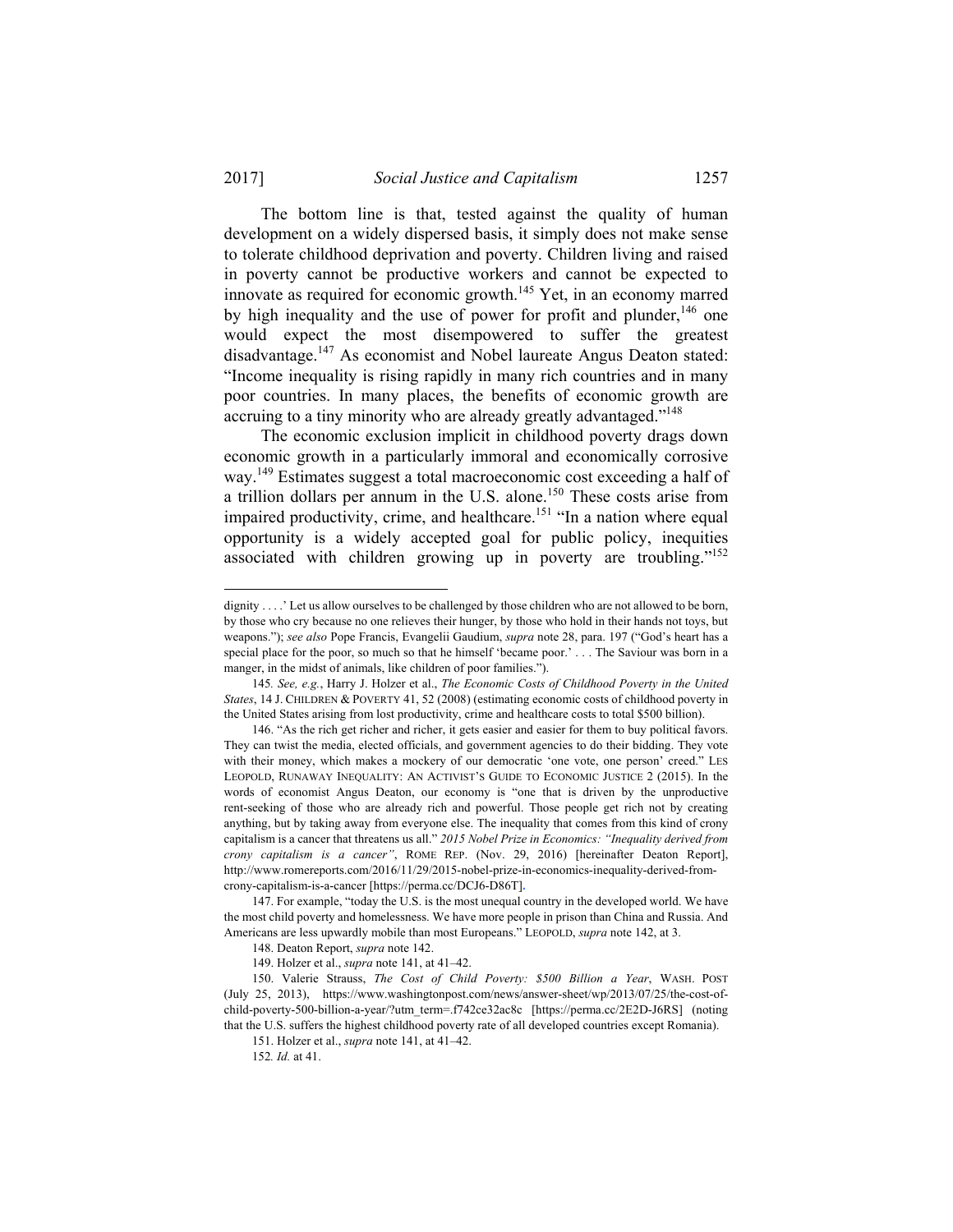However, "[o]ur \$500 billion is large enough to suggest that the investment of significant resources in poverty reduction might be more socially cost-effective over time than we previously thought."<sup>153</sup> In other words, the Pope's emphasis on a more inclusive capitalism is not only sound from a moral perspective, it also rests on a sound macroeconomic perspective.

Consequently, the vision of Pope Francis once again comports with those versions of capitalism that serve their populations the best.<sup>154</sup> Indeed, the compelling evidence in support of the teachings of Pope Francis suggests that much of the criticism of his key statements on inequality and the environment is simply motivated by the self-interested behavior of political and economic elites rather than any objective assessment of the evidence in support of the Pope.<sup>155</sup> Others may simply accept the current comfort of existing social and economic hierarchies regardless of evidence.<sup>156</sup> For such groups, the key is not learning, but profits now, to maintain the status quo.

#### **CONCLUSION**

Pope Francis's application and extension of longstanding Catholic social teachings to compelling contemporary problems helps to focus attention on such problems. Global economic inequality and growing economic inequality in the United States has already imposed trillions in excess costs on the economy for the enhanced wealth of a relative handful of global elites. Now global warming promises another massive wealth transfer of trillions of dollars from the global economy and the poorest among us for the benefit of a small number of energy industry elites.

 <sup>153</sup>*. Id.* at 53.

 <sup>154.</sup> As stated by the Commission on Growth and Development:

Growth is not an end in itself. But it makes it possible to achieve other important objectives of individuals and societies. It can spare people *en masse* from poverty and drudgery. Nothing else ever has. It also creates the resources to support health care, education, and the other Millennium Development Goals to which the world has committed itself. In short, we take the view that growth is a necessary, if not sufficient, condition for broader development, enlarging the scope for individuals to be productive and creative.

SPENCE COMMISSION, *supra* note 118, at 1.

 <sup>155.</sup> Robert J. Brulle, *Institutionalizing Delay: Foundation Funding and the Creation of U.S. Climate Change Counter-Movement Organizations*, 122 CLIMATIC CHANGE 681 (2014) (finding that untraceable foundation funding ("dark money") previously linked to oil companies, fuels climate change denial).

 <sup>156.</sup> Kristi M. Jylhä & Nazar Akrami, *Social Dominance Orientation and Climate Change Denial: The Role of Dominance and System Justification*, 86 PERSONALITY & INDIVIDUAL DIFFERENCES 108, 110–11 (2015) ("[C]limate change seems to be disputed due to motivation to protect social as well as human-nature hierarchies at least with the set of variables used in the present study.").